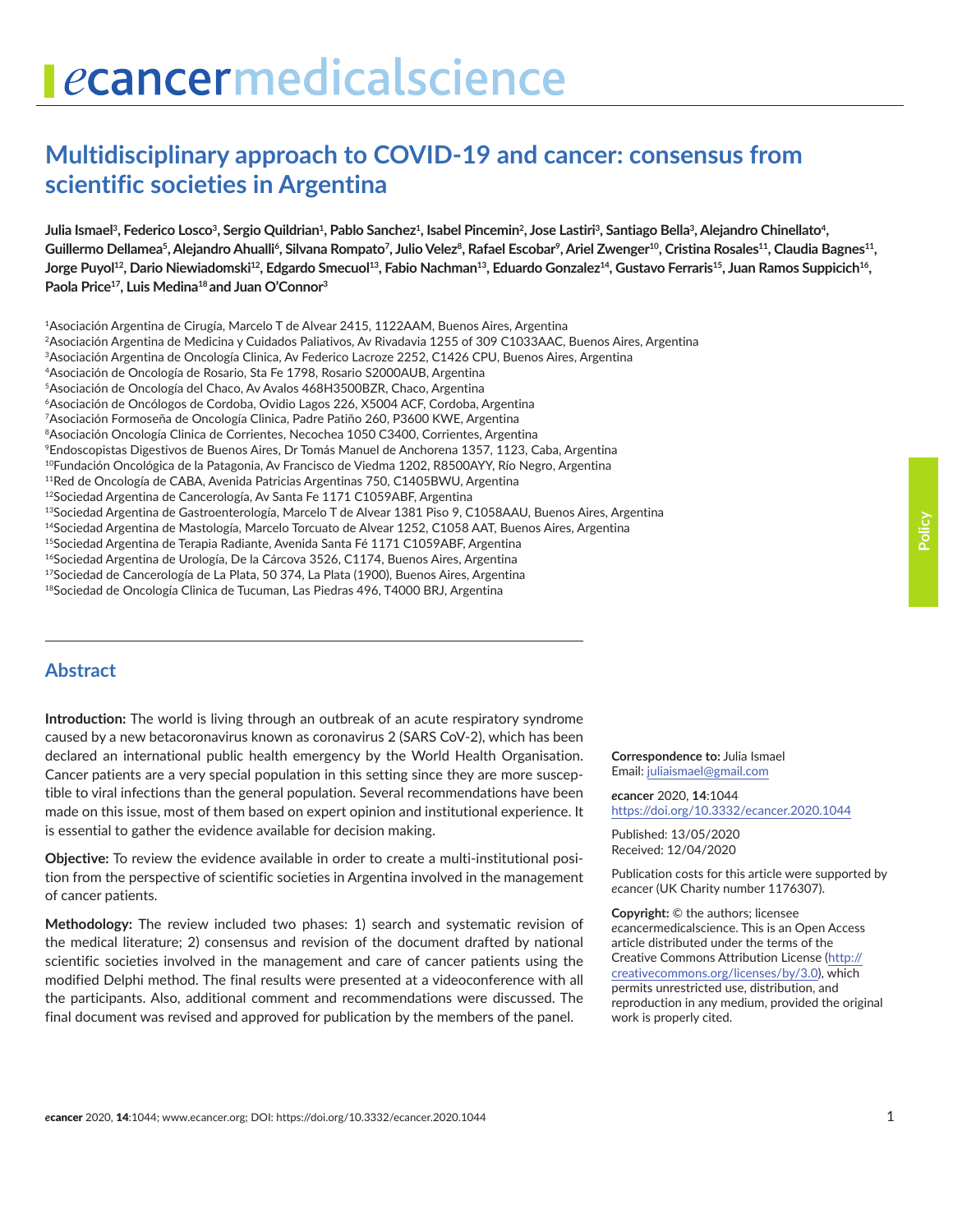**Results:** The consensus panel included 18 representatives from scientific societies from Argentina who assessed the evidence and then made recommendations for the management of cancer patients in our country. International guidelines (CDC; ASCO, NCCN and ESMO) were considered as a background for analysis, as well as institutional guidelines and an open *ad hoc* survey administered to 114 healthcare professionals from the scientific societies involved in this study.

The recommendations are grouped as follows: 1) general care interventions—training of the personnel, cleaning and disinfection of the hospital premises and patient scheduling; 2) treatment decisions—patient care, surgeries, immunosuppressive therapy, radiotherapy and screening; 3) ethical considerations—optimisation of resources, end-of-life care for critically-ill patients; 4) management of hospitalised patients; and 5) wellbeing of the healthcare team.

The general recommendation arising from the study is that the management of cancer patients must adapt to the exceptional pandemic status quo without disregarding treatment or cure options. Moreover, healthcare professional accompaniment of all patients should not be neglected. All healthcare professionals must make a significant joint effort to create multidisciplinary teams to discuss the most appropriate measures for each particular situation.

**Conclusions:** The scientific evidence available on this topic worldwide is in progress. This together with the epidemiologically shifting scenario poses unprecedented challenges in the management of cancer amidst this global pandemic. Furthermore, the key role of the healthcare structural organisation appears evident, such as the drafting of clear guidelines for all the stakeholders, adaptability to constant change and an interdisciplinary shared vision through consensus to provide adequate care to our cancer patients in the light of uncertainty and fastpaced change.

**Keywords:** *COVID-19, coronavirus, recommendation, guidelines, cancer*

### **Introduction**

The world is experiencing an outbreak of acute respiratory syndrome caused by a new betacoronavirus known as coronavirus 2 (SARS-CoV-2) [\[1\]](#page-15-0)

By 27 March, 2020, the rapid spread of the virus had resulted in 509,164 confirmed cases and 23,335 deaths. Cases have been reported in 136 countries. The World Health Organisation (WHO) has declared the new coronavirus disease (COVID-19), caused by SARS-CoV-2, is a public health emergency of international concern. In contrast to the severe acute respiratory system, coronavirus and the Middle East respiratory syndrome-related coronavirus, COVID-19 has caused more deaths from multiple organ dysfunction syndrome than from respiratory failure [\[2\]](#page-15-0), which could be attributable to the widespread distribution of angiotensin-converting enzyme 2—the functional receptor for SARS-CoV-2—in multiple organs [\[3,](#page-15-0) [4\]](#page-16-0).

Pre-existing medical conditions have been defined by the United States Centers for Disease Control and Prevention (CDC) [\[5\]](#page-16-0) as increasing the risk of COVID-19 infection, including:

- a) People with chronic respiratory diseases: chronic obstructive pulmonary disease, congenital emphysema, bronchopulmonary dysplasia, bronchiectasis, cystic fibrosis and moderate or severe asthma.
- b) People with heart conditions: heart failure, high blood pressure, coronary heart disease, heart valve disease and congenital heart disease.
- c) Immunocompromised individuals, which includes those undergoing cancer treatment.
- d) People of any age with severe obesity (body mass index (BMI) ≥ 40) or certain underlying medical conditions, particularly if not well controlled—such as those with diabetes, renal insufficiency or liver disease—may also be at risk.

Patients with cancer are more susceptible to viral infections than those without, possibly because of the state of immunosuppression caused as much by the malignancy of the cancer as by the treatments, such as chemotherapy or surgery  $[6-9]$ .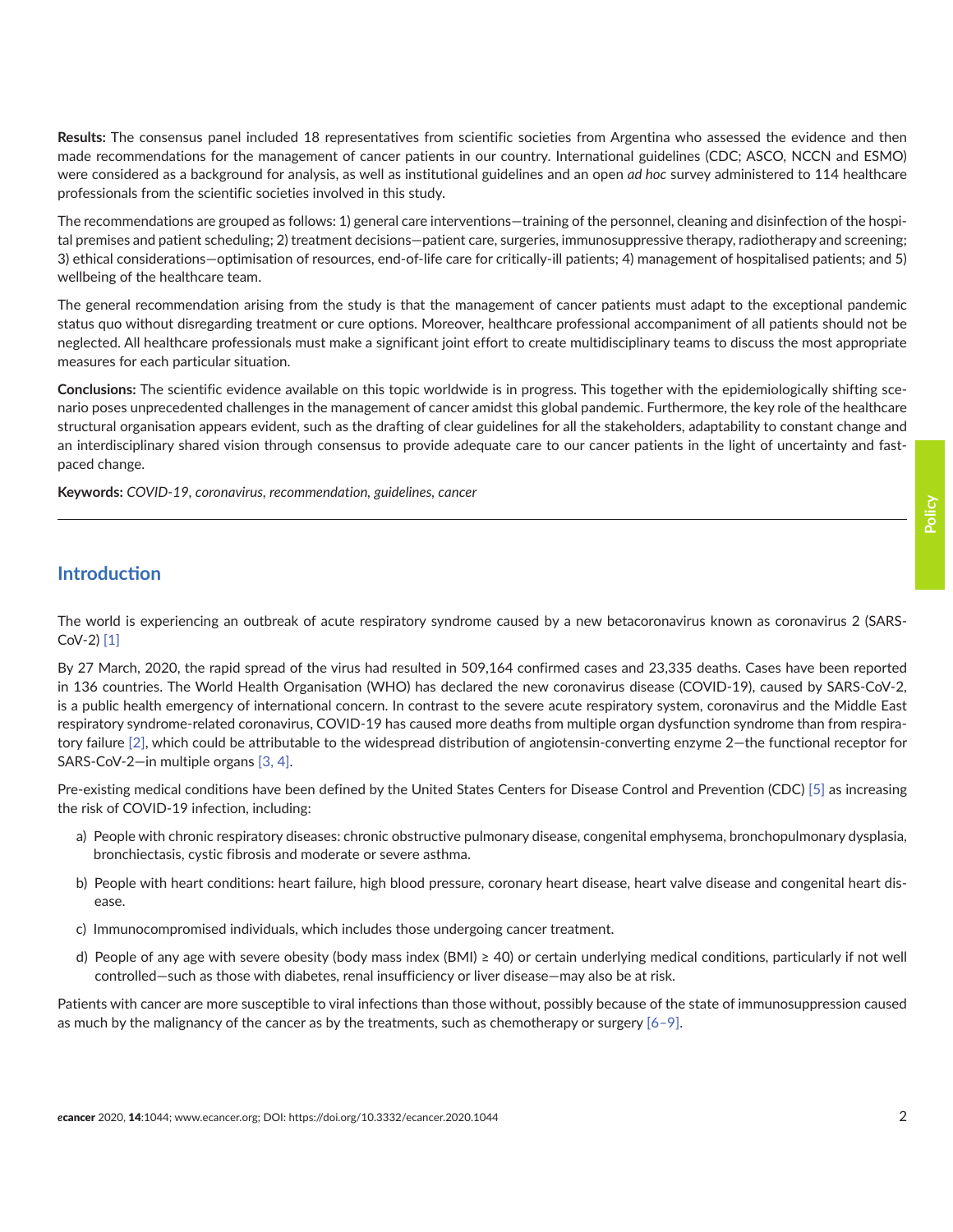According to the latest estimates by the International Agency for Research on Cancer based on globally available data for the year 2018, Argentina has an incidence rate of 212 cases per 100,000 inhabitants (taking into account both sexes and all tumours except for non-melanoma skin cancer); a figure that positions it within the countries of the world with medium-high cancer incidence (range of 177 to 245.6 per 100,000 inhabitants), placing it in seventh place in Latin America. This estimate corresponds to more than 125,000 new cases of cancer in both sexes per year [\[10\]](#page-16-0). Thus, it is a prevalent disease in our country.

As knowledge about COVID-19 (Coronavirus disease 2019, COVID-19) increases, specific recommendations regarding cancer have advanced significantly. However, most of the documents produced internationally come from expert opinions and institutional experiences, and should be regarded with caution. It should not be forgotten that the evidence on this pathology is dynamic and is permanently under construction.

### **Objective**

Multi-institutional position from the perspective of the scientific societies of Argentina deals with the management of oncology patients.

### **Methodology**

The implementation of this inter-societal consensus was planned in two stages as follows:

### *1) Systematic literature search*

A systematic literature search was carried out by two independent researchers on PubMed and Google Scholar, supplemented by manual searches on national and international scientific society pages. The search was carried out on 6 April, 2020.

#### **Search strategy**

PubMed terms: ('neoplasms' [MeSH Terms] OR 'neoplasms' [All Fields] OR 'cancer' [All Fields]) AND ('COVID-19'[All Fields] OR 'COVID-2019' [All Fields] OR 'severe acute respiratory syndrome coronavirus 2' [Supplementary Concept] OR 'severe acute respiratory syndrome coronavirus 2' [All Fields] OR '2019-nCoV' [All Fields] OR 'SARS-CoV-2' [All Fields] OR '2019nCoV' [All Fields] OR (('Wuhan' [All Fields] AND ('coronavirus' [MeSH Terms] OR 'coronavirus' [All Fields])) AND (2019/12[PDAT] OR 2020[PDAT]))).

Google Scholar terms: (Cancer AND ('COVID-19' OR '2019ncov' OR '2019 ncov' OR 'novel coronavirus' OR 'novel corona virus' OR covid 19 OR 'covid 19' OR ((coronavirus OR 'corona virus' OR cov OR ncov) AND (outbreak OR wuhan)) OR ((coronavirus OR 'corona virus') AND 2019))).

#### **Search results**

Priority was given to the inclusion of clinical practice guidelines, other systematic reviews, or meta-analyses.

Within the results obtained, publications containing recommendations from scientific societies that could be adapted to a national context were selected. Given the current available evidence, the source of the evidence is based on observational studies with a low number of patients and recommendations based on the consensus of experts.

Relevant guides were extracted from the National Comprehensive Cancer Network (NCCN), the CDC, the American Society of Clinical Oncology (ASCO), and the European Society for Medical Oncology (ESMO), added to recommendations from national scientific societies (see [Appendix III](#page-20-0)).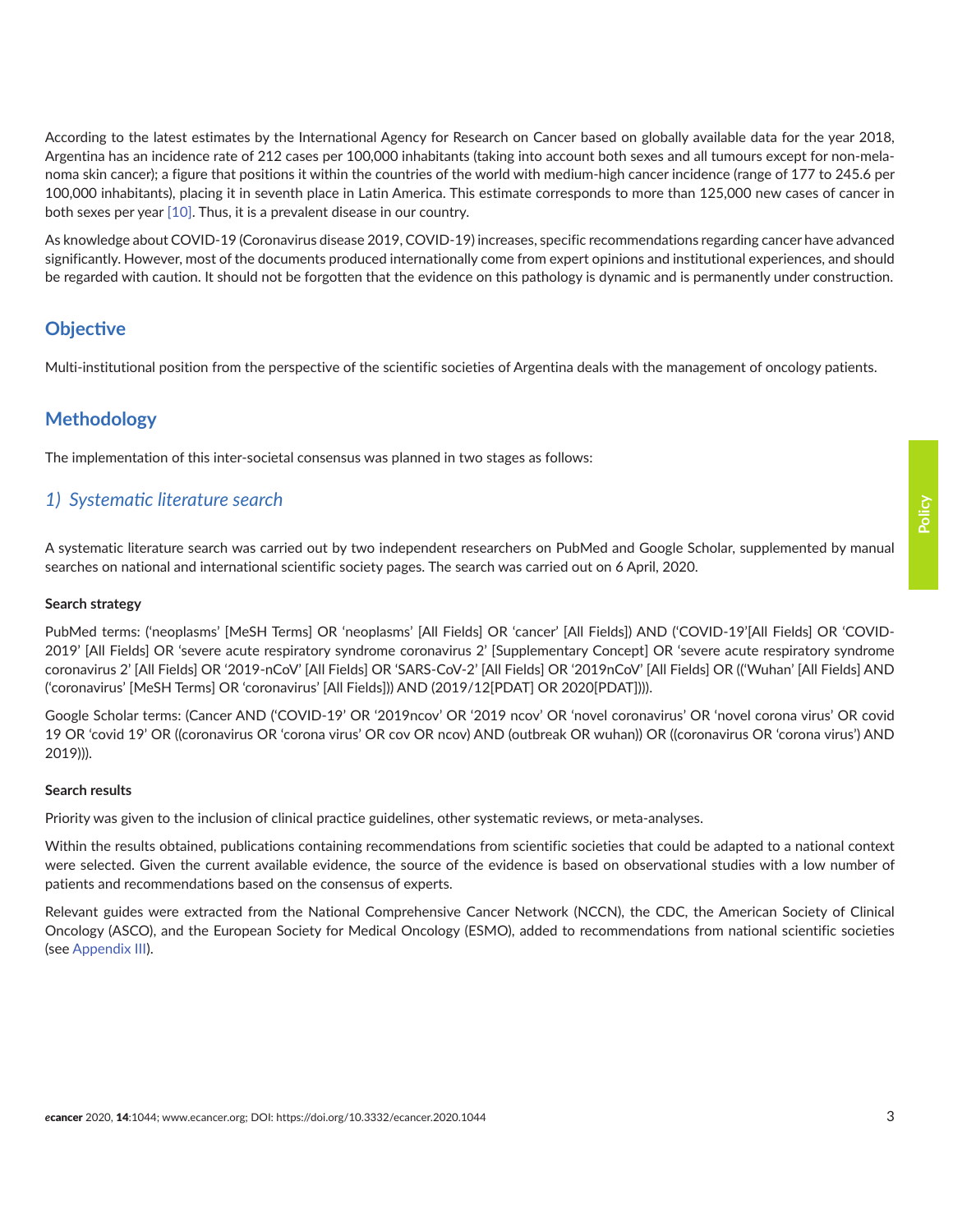# *2) Consensus development*

#### **Formation of the panel**

The authorities from national scientific societies were convened in order to appoint a participating member. His/her function will be to represent the institutional position with a single vote when developing the questionnaire.

18 societies were invited and accepted the invitation to participate.

The list of participating societies, representative and conflicts of interest are detailed in [Appendix I](#page-18-0).

#### **Research questions**

Once the pertinent and relevant evidence was identified, the points or questions of controversy to be developed in relation to the proposed theme were extracted.

A list was generated following ASCO and NCCN guidelines.

The questionnaire was subsequently distributed among the members of the panel to validate the different aspects of the topic to address, and to modify or add relevant questions not covered in the initial proposal.

The final questionnaire set out in this document was eventually agreed upon ([Appendix II\)](#page-18-0).

Consensus methodology: The modified Delphi method was used. This is an iterative process, whereby participants must give their opinions or answers anonymously on more than one occasion, via rounds that result in opinion stability. It is characterised by feedback controlled by the coordinating group at each stage, through which a statistical response for the group is reached.

A first round of 10 questions was conducted using the Survey Monkey® tool, outlining a percentage of agreement of greater than 60%.

By decision of the elaboration group, the same survey was carried out with an open and non-nominalised format by the members of the intervening societies, with the aim of finding out the general perception of the subject in different areas of focus. There were 114 participants.

#### **Results**

The final results were presented in a video conference with all of the participants, where additional comments and recommendations were brought up.

The results of the open survey were also shared, for the purpose of enriching the discussion space.

In cases where the established percentage was not reached, a second vote was taken in order to come to an agreement during the video conference meeting.

A draft document was prepared, which was sent by email for the members of the panel to review and conclude, in order to arrive at a final version of the document.

# **General recommendations for the management of patients diagnosed with cancer in the context of the SARS-Cov-2/COVID-19 pandemic**

Recommendations from ASCO [\[11\],](#page-16-0) NCCN [\[12\]](#page-16-0) and ESMO [\[13\]](#page-16-0) have charted them on six axes, which respond to these questions of healthcare practice for oncology patients, through evidence and the agreement of experts. We have supplemented this with local recommendations in the same order.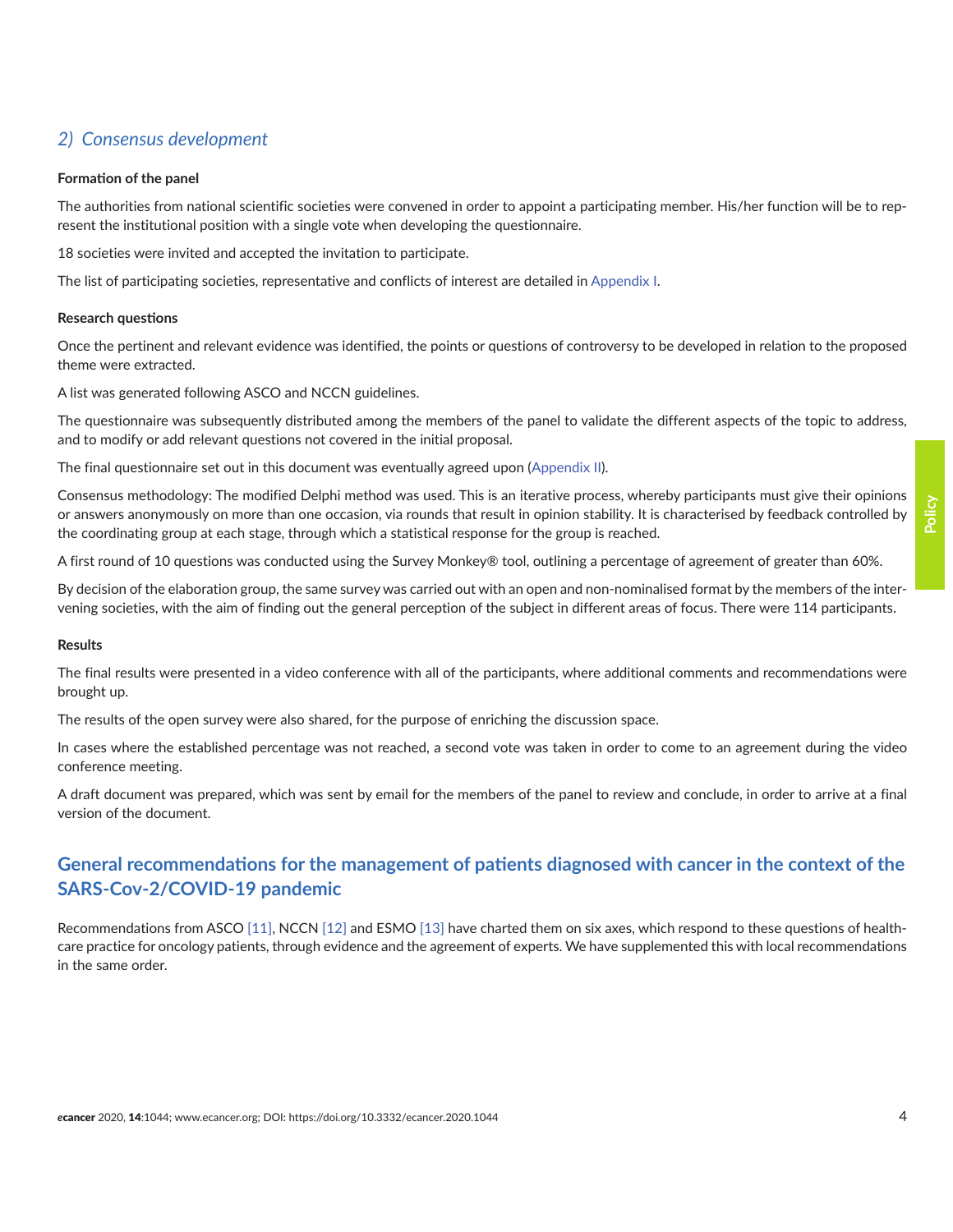# *Preparation*

#### **General care**

*What are the recommendations for the general care of cancer patients?*

Points of practice may be considered to guide the clinic's preparation and planning:

#### **Preparation of staff**

Clinic or hospital staff may need additional training to assess patients for possible COVID-19 / other infections [\[5\].](#page-16-0)

The procedures for isolating potentially infected patients may need to be reviewed and updated.

Clinic staff may need additional training on the use of personal protective equipment (PPE).

It may be necessary to obtain additional PPE, as staff who do not usually use it may be required to perform tasks where it is appropriate.

Clinic or hospital staff may need additional training on how to obtain SARS-CoV-2 testing for patients according to the current testing guidelines.

#### **Cleaning and disinfecting the hospital environment**

The recommendation for this is to follow the inter-institutional recommendations to prevent COVID-19—version 22/03/2020 of the Argentine Society of Infectious Diseases (SADI) / Argentine Intensive Care Society (SATI) / Infection Control Nurses Association (ADECI) / Institute of Epidemiology—Dr Juan H Hara [\[14\]](#page-16-0).

#### **Patient scheduling**

It may be reasonable to postpone routine follow-up visits for patients who are not undergoing active cancer treatment, or make those appointments by telemedicine.

Consider calling all scheduled patients 1 day before they visit the clinic in order to detect COVID-19 exposure/symptoms.

Routine collection of laboratory samples from the patient's home may be considered, instead of having them come into the clinic.

Treatment planning:

- 1) For patients with a fever or other symptoms of infection, an in-depth evaluation must be carried out according to usual medical practice.
- 2) Patients with COVID-19 currently receiving treatment against cancer must follow standard clinical management plans to delay or modify cancer treatment in a patient with an active infection.

Current information suggests that patients with cancer are at a greater risk of infection and severe complications from COVID-19 than other patients. For the majority of cases where there is no known COVID-19 infection, it is likely to be more important to start or continue systematic treatment, than delay or interrupt it over concerns about possible COVID-19 infection. However, decisions should be made on an individual basis after considering the age of the patient, the general objectives of the treatment, the present oncological state of the patient and tolerance to treatment, as well as their general medical condition.

Consider if domiciliary infusion of chemotherapy medication is feasible from a medical and logistical point of view for the patient, medical staff and caregivers. In our country, legal aspects must also be taken into account.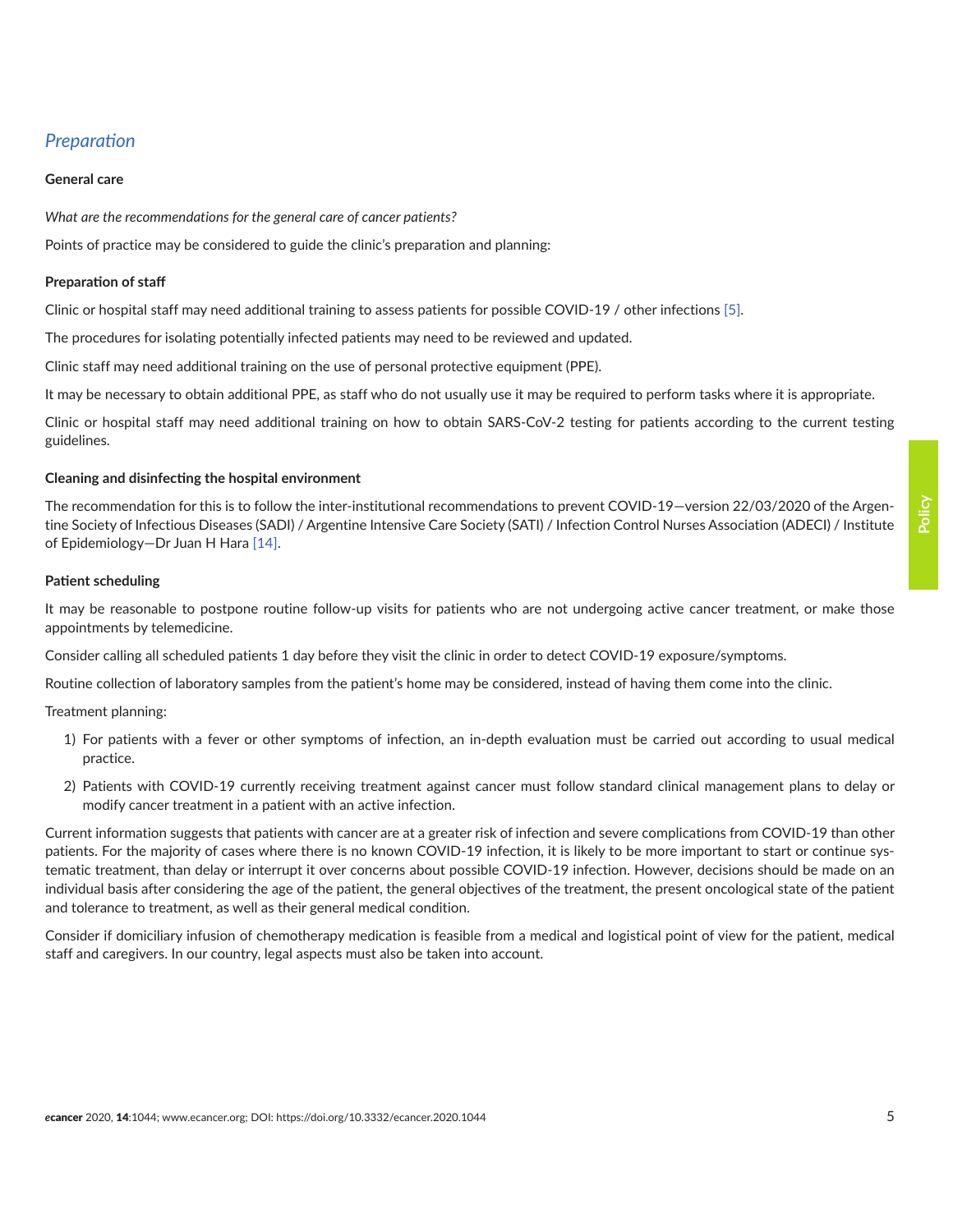Given that oncology patients are also at a high risk of serious complications from influenza, they should be vaccinated before starting chemotherapy (at least 2 weeks before if possible), and in cases where chemotherapy has already started, it should be done immediately before the next cycle of treatment [\[15\].](#page-16-0)

### *Treatment decisions*

#### **Patient care**

*How do you see the care of patients with cancer affected by the current COVID-19 pandemic?* 

**Information:** *What is the current information on cancer patient care and COVID-19?* 

CDC guidelines: Patients should be informed about COVID-19 symptoms and trained in hand washing, hygiene and social distancing.

Initially, there was no formal recommendation regarding the use of masks with cancer patients [\[5\].](#page-16-0) In the recommendations for health workers from the Department of Health in our country, they mention the use of masks by staff who care directly for isolated patients. For example, patients with influenza, coronavirus (including COVID-19), respiratory syncytial virus, meningococcus, mumps, rubella and patients with respiratory infections walking around the hospital [\[16\].](#page-16-0)

In an update of the guidelines, the CDC recommends the use of masks for healthy people who are going to be exposed to the public, or for patients who must attend health centres; even more so for cancer patients, due to the risk posed by their illness. Protection with masks/face coverings is complementary to maintaining distance and isolation as part of preventative measures [\[17\]](#page-16-0). Before symptoms are present, the usual early clinical evaluation is recommended [\[5\]](#page-16-0). With respect to systematic COVID-19 testing, there is no conclusive evidence.

*Is it more likely for cancer patients to become infected?* 

Even though no conclusive increase has been established in the number of infections by COVID-19 in people with an oncological diagnosis, there is evidence that they are more at risk of developing severe forms of the illness, with a higher death rate [\[18\].](#page-16-0)

#### *Do they have more complications?*

At the moment, only one detailed published report has been identified that compares the spread of the COVID-19 virus in the patients with and without cancer [\[1\].](#page-15-0) This report outlines a prospective cohort of 1,571 patients with COVID-19, 18 of which had a history of cancer. They observed that patients with a history of cancer had more severe complications. This was defined as the percentage of patients admitted to one of the intensive care units who required invasive ventilation or died, in comparison with other patients. According to correspondence from the report, Xia *et al* [\[2\]](#page-15-0), these 18 patients represent a heterogeneous group and are not an ideal representation of the entire population of cancer patients. Another recent publication, based on cases of cancer and COVID-19 from three hospitals in Wuhan, reports outcomes from 28 patients. In these cases, 53.6% developed severe forms of the illness and 28.6% were related deaths [\[18\].](#page-16-0)

#### **Surgeries**

*Can surgeries be cancelled or delayed?* 

The CDC suggests 'elective surgeries' are rescheduled if possible.

The American College of Surgeons has also given a recommendation.

However, doctors and patients should discuss individual cases, evaluating the potential harm of delaying cancer related surgeries; without which they risk missing the window of opportunity for surgical treatment of the patient. In many cases, these surgeries cannot be considered as 'elective [\[19\]](#page-16-0).

#### **Immunosuppressive therapy**

*Can immunosuppressive therapy be cancelled, delayed or interrupted?*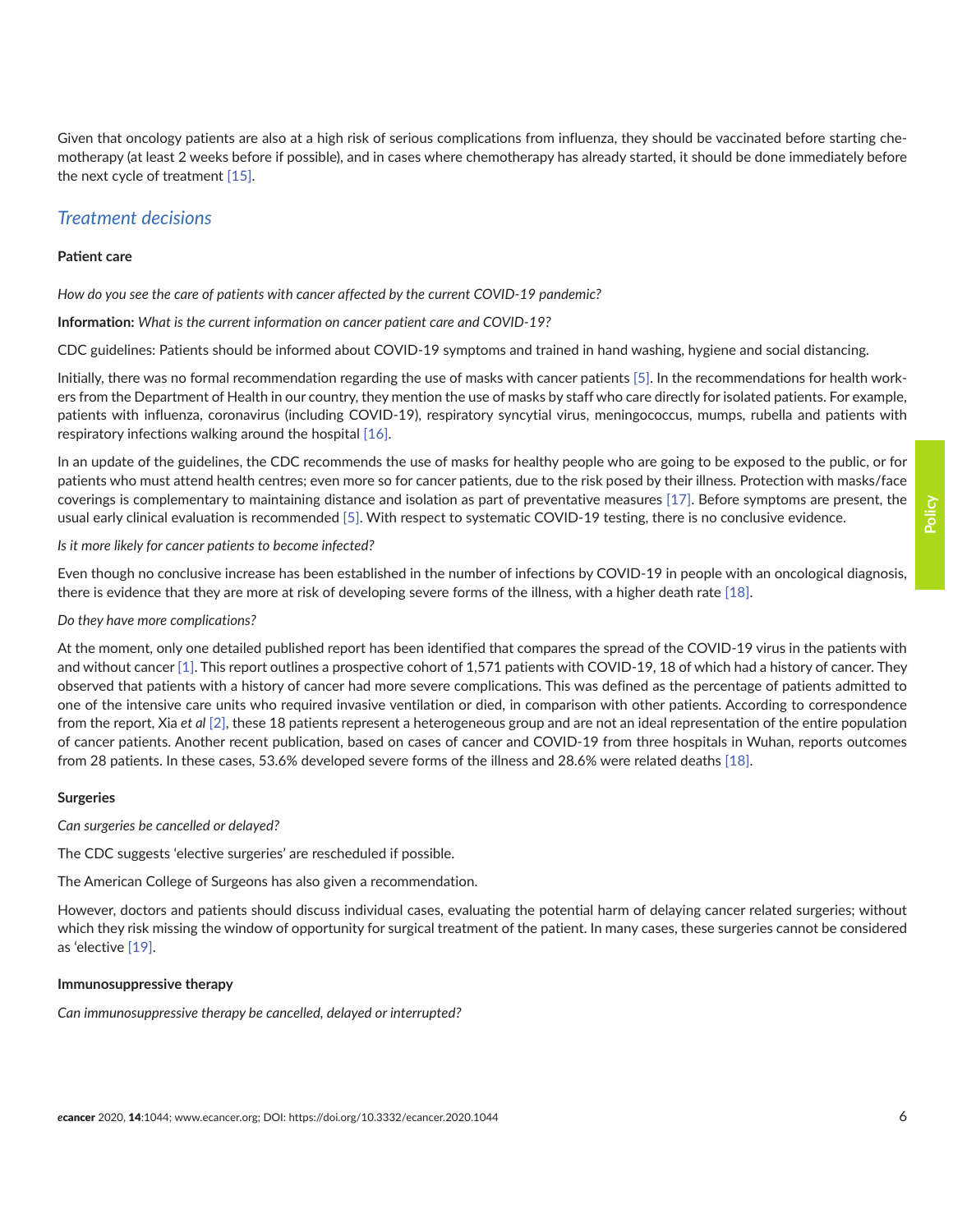#### Treatment plan

For patients with a fever or other symptoms of infection, a detailed evaluation should be carried out according to usual medical practice.

For patients with COVID-19 who are currently receiving treatment for cancer, consider delaying or changing the cancer treatment for patients with active infection.

The current information suggests that cancer patients are at a higher risk of infection and complications from COVID-19 than other patients. For patients with no known COVID-19 infection, in the majority of cases, it is likely to be more important to start or continue systematic cancer treatment, than delay or interrupt it over concerns about possible COVID-19 infection. However, decisions should be made on an individual basis after considering the overall objectives of treatment, the current oncological state of the patient and their tolerance to treatment, as well as their general medical condition.

At the moment, there is no direct evidence to support the change or suspension of chemotherapy or immunotherapy in cancer patients. Therefore, suspending routine anticancer or immunosuppressive therapy is not recommended. The balance of possible harm that could result from delaying or interrupting treatment versus the possible benefits of preventing or delaying COVID-19 infection is very unclear. Clinical decisions should be individual considering factors such as the risk of the illness recurring if adjuvant chemotherapy is delayed, modified or interrupted, as well as the number of adjuvant chemotherapy cycles already done and the tolerance of the patient to treatment.

However, the following practices should be considered:

- 1) For patients largely in remission undergoing maintenance therapy, stopping chemotherapy may be an option.
- 2) Some patients may change from intravenous to oral chemotherapy, which would decrease the frequency of visits to the clinic, but would require greater care from medical teams to ensure the correct prescription is met.
- 3) Decisions about modifying or suspending chemotherapy should consider chemotherapy advice and treatment objectives, as well as the clinical characteristics of the patient and their tolerance to treatment. For example, the risk/benefit evaluation of continuing with chemotherapy in untreated small cell lung cancer patients is different to patients being maintained with pemetrexed for non-small cell metastatic lung tumours.
- 4) If local transmission affects one oncology centre in particular, reasonable options may include offering a chemotherapy break for 2 weeks, organising infusion at a remote unaffected unit, or coordinating treatment with another unaffected centre.
- 5) Consider home infusion if it is medically and logistically feasible for the patient, medical team and caregivers. In some environments, the delay or change of adjuvant treatment may mean putting infection control at risk, compromising long-term survival.

Prophylactic growth factors that would be used in high-risk neutropenia chemotherapy regimes, as well as prophylactic antibiotics, can have potential value in maintaining the general health of the patient and make them less vulnerable to possible complications from COVID-19.

In cases where the overall benefit from adjuvant chemotherapy may be small, and where there are no immunosuppressive options available (for example, hormonal therapy in early-stage hormone-dependant breast cancer), the risk of infection from COVID-19 can be considered as an additional factor to evaluate before the different options available to the patient.

**Immunotherapy:** It is important in the context of active treatment in cancer patients. It includes the use of agents such as PD-1 inhibitors, for example, nivolumab and pembrolizumab and anti CTLA-4 therapy such as ipilimumab.

On this point, consider 3 aspects [\[20\]:](#page-16-0)

- 1) It is possible that treatment restores the immune system, creating a similar picture to that developed in severe forms of COVID-19 (caused by a massive release of cytokines).
- 2) Consider the subtype of the tumour and the objective of the treatment to decide whether to continue or start treatment with PD-1 inhibitors (e.g. melanoma, kidney cancer).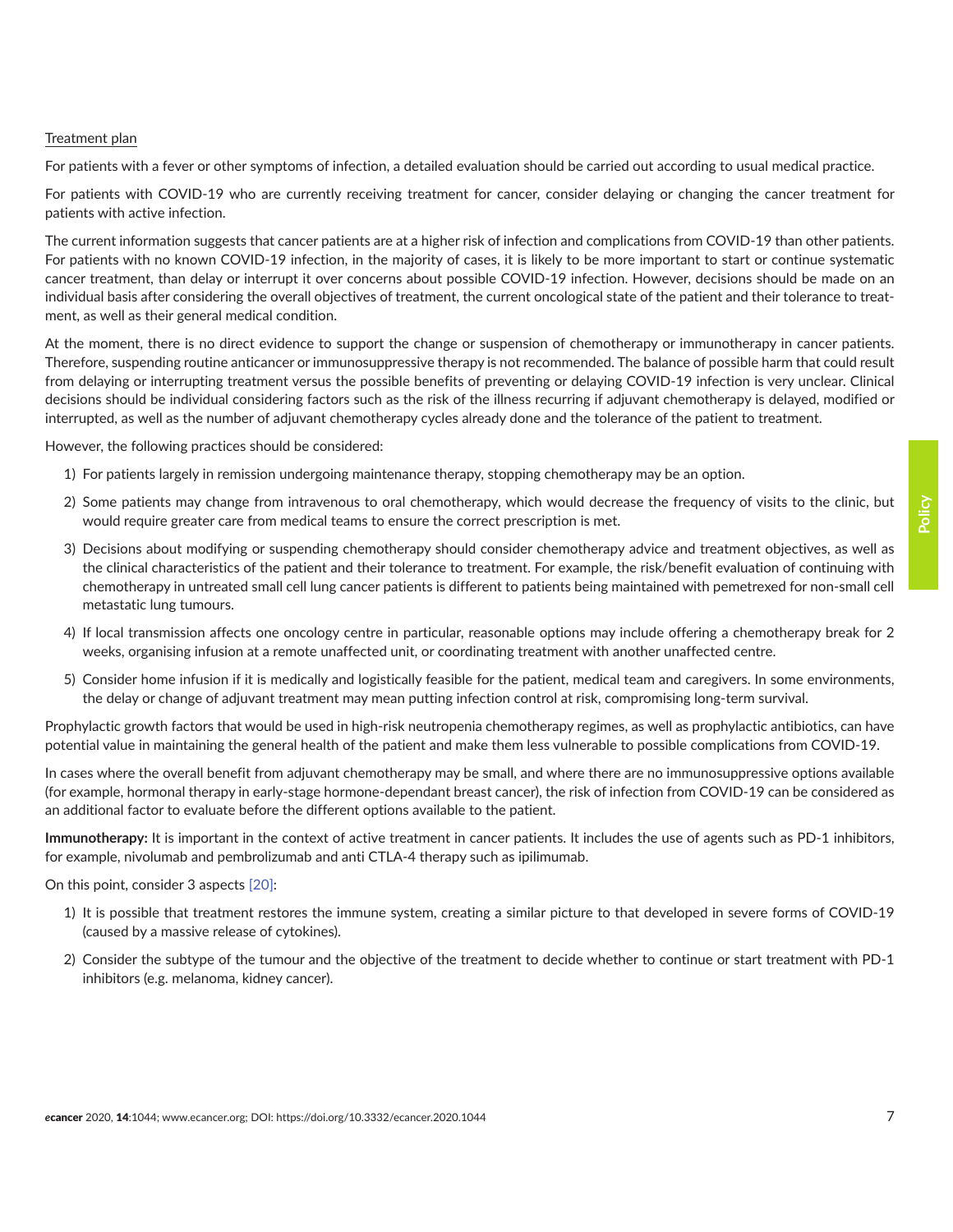3) Even if the alveolitis was generated with toxicity by the PD-1 inhibitors is not a frequent occurrence, it can be the cause of death in up to 35% of cases. In patients with comorbidity or a respiratory disease, it is necessary to consider the increased risk when using PD-1 inhibitors, mainly when combining PD-1 inhibitors with anti CTLA 4 therapy.

#### **Radiotherapy**

In summary, here are 10 recommendations [\[21\]:](#page-16-0)

- 1) Only the patient should enter the centre, wearing a mask and keeping a safe distance from others.
- 2) First-time and post-treatment consultations should take place via video call or telephone.
- 3) Defer starting treatment in early-stage cases of the illness. These cases should have been previously discussed by the Tumour Committee.
- 4) Toxicity should be controlled when requested by the patient.
- 5) As many treatments as possible should be hypofractionated while following international protocol.
- 6) Reduce treatment time in accordance with the volume of each centre.
- 7) High-risk staff should work remotely.
- 8) Patients suspected to have COVID-19 should not be treated until diagnosed.
- 9) Patients who have tested positive for COVID-19 should be urgently treated in the final hourly schedule and protective measures should be taken.
- 10) Create working groups so that those possibly infected with the virus are not in contact with other patients.
- 11) Staff with any suspected symptoms must report themselves and refrain from entering the centre.

**Confirmed cases of COVID-19:** Treatment will be limited to urgent cases, such as patients with spinal cord compression, superior vena cava syndrome or bleeding identified by a specialist. In this situation, it is vital to give priority to hypofractionated treatments, especially with a single dose (8 Gy or 18 Gy in 3 Fx). For non-urgent cases, treatment will be paused depending on the individualised decision for each patient. Individual and group protection is defined accordingly by the rules established by the Ministry of Health. The last shift of each day will be dedicated to treating patients with suspected or confirmed cases of COVID-19.

Diagnoses in which it is feasible to omit starting radiotherapy treatment in breast cancer patients are: hormone receptor-positive ductal carcinoma (DCIS, RH+); patients over 65 years who are receiving hormonal treatment after carrying out an individualised evaluation of the risks and benefits of adjuvancy treatment alongside radiotherapy; DCIS in patients under 65 years who meet the low-risk criteria (clinically hidden tumour, detected by mammogram, screening or incidental findings during surgery amounting to a 3 mm with a nuclear grade 1 or 2). In these hormone receptor-positive cases, endocrine therapy needs to be completed. In cases of stage IA (cT1 N0) luminal A invasive ductal carcinoma for those over 70 years who receive hormone therapy and palliative cases with a luminal illness with an indication of hormone therapy.

**Prostate cancer:** depending on the clinical characteristics and the risk subgroup, the use of neoadjuvant androgen deprivation therapy should be evaluated. In case of low-risk or very low-risk illnesses, it is recommended to continue active surveillance. For intermediate-risk diseases, defer starting treatment during the contingency period.

For localised high-risk and very high-risk diseases with positive ganglions, it is not advisable to start treatment during the contingency period when neoadjuvant androgen deprivation therapy is the proposed method of treatment. For advanced illnesses, delay starting treatment within this period. Such illnesses are based on the STAMPEDE protocol or ablative therapies of metastatic diseases or M1.

All patients must continue androgen deprivation therapy. For patients with a biochemical recurrence and without a distant disease, it is recommended to begin hormone therapy.

Consider postponing radiotherapy in treatments with palliative intent in asymptomatic or oligosymptomatic patients, or in response to medical management.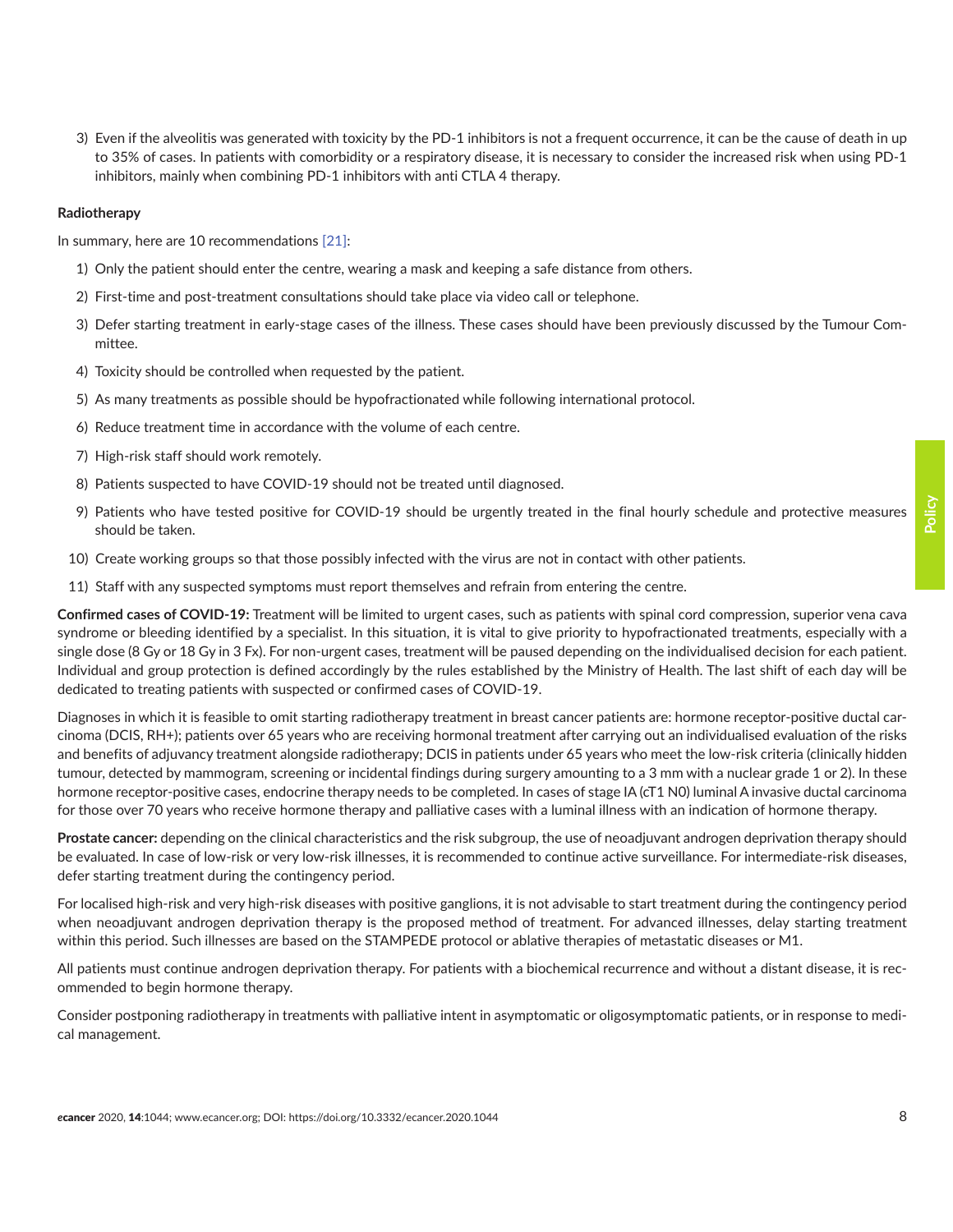**Brachytherapy:** palliative brachytherapy is recommended for skin tumours.

#### **Screening**

*Should members of the community continue with recommended activities for detecting cancer (e.g., mammograms)?*

To conserve resources in the health system and limit contact with patients at healthcare facilities, ASCO recommends that procedures requiring visits to clinics and centres, such as mammograms and colonoscopies, should be postponed for the time being. It is recommended that healthcare teams carefully consider the risks and benefits of continuing elective procedures, such as screening procedures, at this moment.

#### **Digestive Endoscopy**

Digestive endoscopy generates aerosols [\[21, 22\].](#page-16-0) The viral load of SARS-CoV-2 in the pharyngeal saliva is similar to that in stool, where it can linger for 2 days after respiratory sample results indicate they are negative [\[23\]](#page-17-0). Up to 62% of infections with SARS-CoV-2 occur during the presymptomatic phase [\[24\].](#page-17-0) The core recommendations of the Spanish Association of Digestive Endoscopy (SEED) during the COVID-19 pandemic consist in:

- 1) Limiting endoscopic procedures to urgent cases only
- 2) Carrying out endoscopic procedures by ensuring it is performed with an adequate level of protection [\[25\]](#page-17-0)

Endoscopist responsibilities:

- Under the oath to do no harm that doctors have taken, the SEED reminds us that all endoscopic doctors must currently:
	- Suspend all scheduled endoscopic outpatient activity.
	- Without delay, be available to carry out urgent endoscopies.
	- Limit digestive endoscopy to vital hospital activity, such as in:
	- a) Patients with upper gastrointestinal bleeding who suffer from haemodynamic instability, when it is possible to carry out endoscopic treatment.
	- b) Patients with oesophageal impaction from foreign bodies.
	- c) Patients with obstructive cholangitis who require an ERCP.
	- d) Cancer patients who require endoscopic treatment.
	- e) Specific colonoscopies, where diagnostic yield is urgent.
	- Protect themselves and all personnel by properly using PPE [\[26,](#page-17-0) [27\].](#page-17-0)

### *Ethical considerations*

Beyond the care of each individual patient, medical oncologists will have to face the reality of limiting care. As the pandemic advances, a point will arrive at which channelling a large number of resources for an individual patient will directly conflict with the greater social good. If a cancer patient at an advanced stage of the illness or with comorbidities, such as cardiac or pulmonary dysfunction, becomes infected with COVID-19 and requires mechanical ventilation, it's possible that it's a bleak prognosis. Based on a recent retrospective study from Wuhan, China, only one patient survived from the 32 who were all gravely ill with confirmed cases of COVID-19 and required mechanical ventilation [3a large number of SARS-related coronaviruses (SARSr-CoVs].

Therefore, it is imperative to have proactive discussions about end of life arrangements and palliative care with cancer patients at risk of infection by COVID-19. The proactive discussions surrounding these challenging decisions should occur among specific groups of illnesses, between specialists in medical ethics and palliative care teams.

In triage procedures, where patients with a shorter life expectancy should not be treated, palliative care teams insist that these patients should not be abandoned, but still provided with the adequate health care needed. In this regard, it is convenient to adapt spaces for patients with a shorter life expectancy. Such will avoid overburdening healthcare workers on the front line who will suffer extreme stress seeing patients pass from untreated symptoms and who will at times be unable to exercise their necessary skill and expertise.

From an ethical perspective, we can assume the following criteria: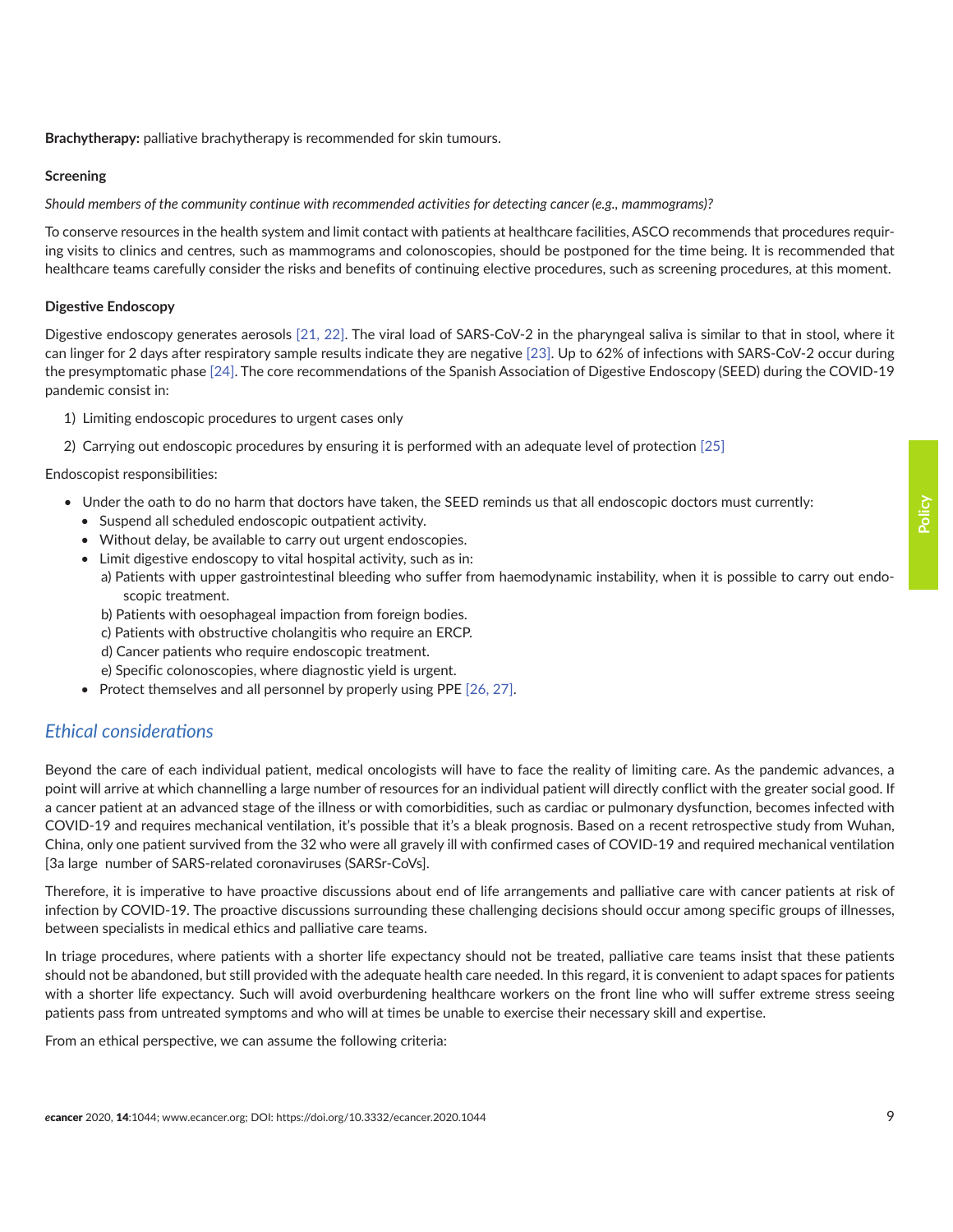- 1) **Protection from harm.** A flu pandemic and classification system can cause significant physical and emotional distress. It is our obligation to protect those who suffer from the effects of the pandemic and classification system.
- 2) **Proportionality.** The administration of resources in palliative care must reflect the needs of the community and high-quality palliative care must be provided to those who need it. Medication, equipment, beds and specialists must not 'accumulate' when they are needed by others in the community.
- 3) **Obligation to provide access to care.** Palliative care is a critical component of any pandemic classification plan and the professionals working within palliative care have an obligation to provide care and alleviate suffering. This must be balanced by the obligation to protect the health of oneself and that of their families.
- 4) **Reciprocity.** Palliative resources should be directed more to patients who have greater burden on the classification system, such as critical patients who will not receive life support treatment. These patients (and their families) run a greater risk of feeling abandoned by the healthcare system and should receive care based on the therapeutic objective for comfort by an interdisciplinary palliative care team.
- 5) **Equity.** We must ensure that high-quality palliative care is available for all patients who may need it, regardless of their ranking on the scale.

The Argentine Association of Medicine and Palliative Care (AAMYCP) have made the recommendations outlined in this document (see [Appendix III](#page-20-0)), https://aamycp.com.ar/covid19/.

### *Hospital management of oncology patients*

The priority for oncology units for hospitalised patients has been to prepare for the upcoming bed and resources shortage caused by the expected increase in COVID-19 patients who require beds and acute care in intensive care units (ICU). Even though some centres have beds or facilities that are allocated for cancer care, the rapid increase in cases may require the reassignment of units, hospital wards or even entire systems for patient care during the pandemic. Shortage of blood products due to the drop in blood donors within the community calls for stricter usage guidelines both for clinics and hospitals [\[28\].](#page-17-0) Transfer of potentially infected patients from one centre to another requires careful logistics planning in order to reduce both public and staff exposure. Due to shortage of supply and increased demand, creative solutions must be developed to preserve PPE, including favouring hand-washing with soap and water over using hand gel in standard precaution wards, limiting the number of team members entering patient rooms and reducing nursing procedures that require PPE, such as measuring urine output.

To protect staff, PPE training sessions must be updated and available to all the users.

It is recommended to adopt a policy limiting the number of visitors in hospitalised patient departments in order to protect both the public and patients from exposure and reduce the use of PPE, with rare exceptions, such as end-of-life circumstances. These decisions, taken together with patients, are difficult both for patients and families as well as medical personnel, who acknowledge the significant contribution of friend and family support for hospitalised cancer patients.

### *Well-being of the healthcare team*

Finally, the emotional and physical well-being of our staff requires proactive attention. Provider burnout is expected; therefore, priority must be given to protecting the health of frontline staff and ensuring a safe workplace environment. Furthermore, human resources should be attended to by developing policies and compensation for leaves of absence and mandatory isolation and creating work support groups. Reassignment from clinical tasks to administrative functions must be considered for immunocompromised staff or those having significant comorbidities that put them at higher risk of COVID19.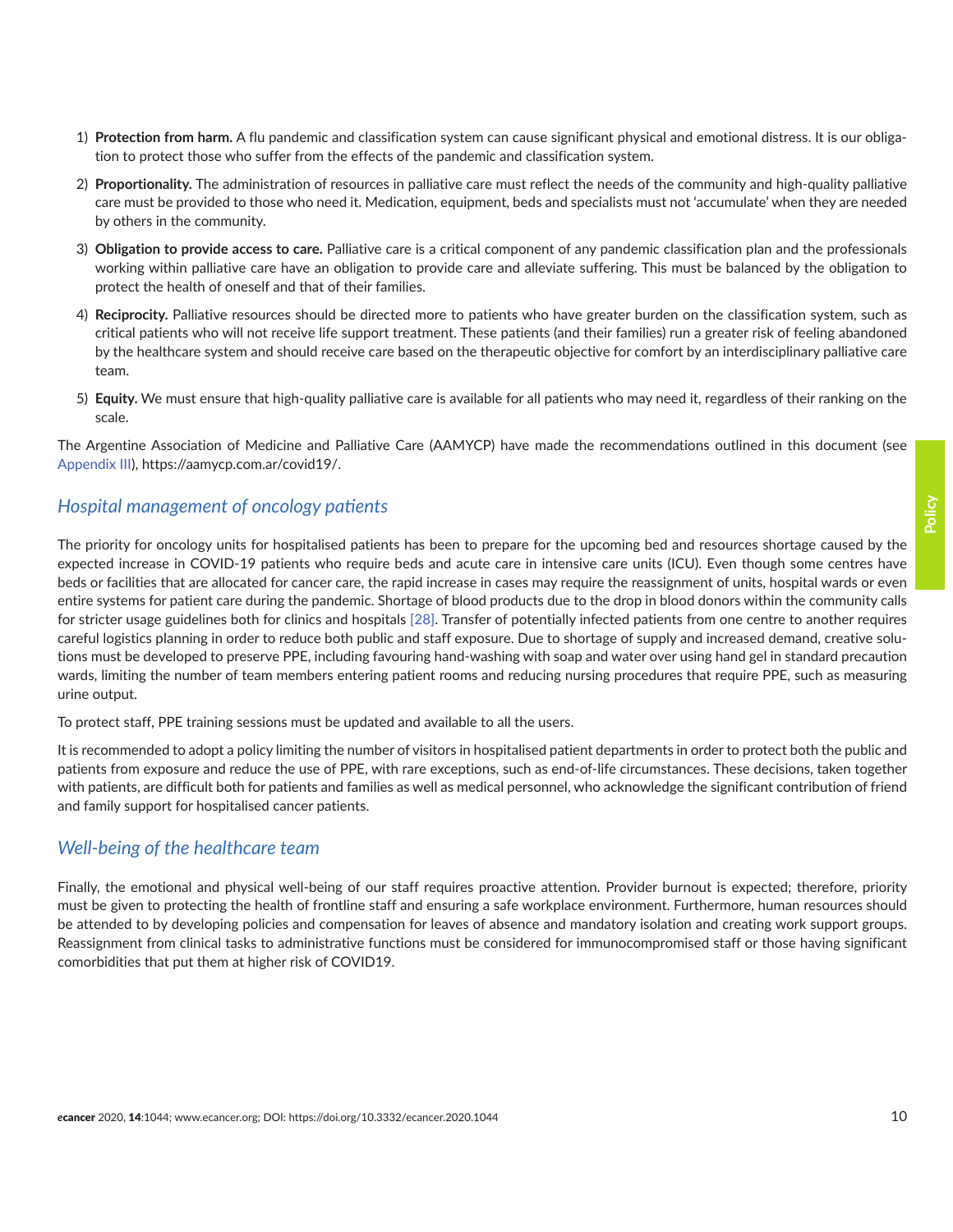# *Guidelines for healthcare staff [\[29, 30\]](#page-17-0)*

- Schedule and take short breaks from work to de-stress and attend to your basic needs. A few minutes of rest during your shift can be enough. Even a 5-minute walk can improve your energy and mental focus.
- Take time each day to do something that brings you joy, even if it is for a brief moment.
- Maintain a healthy diet; bring your own food to work.
- Keep your daily activities schedule as regular as you can.
- Take some sunlight.
- Try to practice chair yoga or stretch at work.
- Exercise regularly. Try to walk or bike to work if you can.
- Avoid or limit alcohol and caffeine consumption.
- Manage excessive fatigue, irritability, lack of concentration or anxiety.
- Take a moment to breathe slowly before entering a work area or entering or exiting a patient room. This can be difficult while you are wearing personal protective equipment, such as a mask, but breathing is relaxing and helps your body ease the physical symptoms of stress. If you consult regularly with a mental health professional, schedule video appointments or a telephone call. If you do not consult regularly with a mental health professional but do feel that it could be useful at this moment, schedule an appointment or call.
- If a spiritual practice is or has been important to you in the past, resume it.

### *Outlook*

The COVID-19 pandemic has posed unique challenges and learning opportunities for oncology centres. The future trajectory of this pandemic is uncertain and we must continue to prepare for its widespread impact. The situation is dynamic and policies and recommendations may change at any point. While we write this document, the health crisis surrounding COVID-19 continues to evolve, and circumstances may change some of our current recommendations.

We hope to overcome these uncertain times, even though the long-term economic and emotional impact will be two great future challenges. However, the overall objective is to continue to provide compassionate and safe care to cancer patients. We hope to continue to support our patients and the cancer community while this pandemic continues to spread globally.

### **Consensus panel**

### *Questions for the panel*

See [Appendix II](#page-18-0) for questions formulated.

### *Results*

The panel was comprised of the following scientific societies: Argentine Society of Radiation Therapy (SATRO), Argentine Society of Cancerology (SAC), Argentine Society of Clinical Oncology (AAOC), Argentine Society of Surgery (AAC), Rosario Association of Oncology, Cancerology Society of La Plata, Tucuman Society of Clinical Oncology, Foundation of Oncologists of Argentine Patagonia (FOPA), Association of Oncologists of Cordoba, Society of Clinical Oncology of Chaco, Society of Clinical Oncology of Corrientes, Oncology Association of Formosa, Digestive Endoscopists of Buenos Aires (ENDIBA), Argentine Society of Gastroenterology (SAGE), CABA Oncology Network, Argentine Society of Mastology (SAM), AAMYCP and the Argentine Society of Urology (SAU).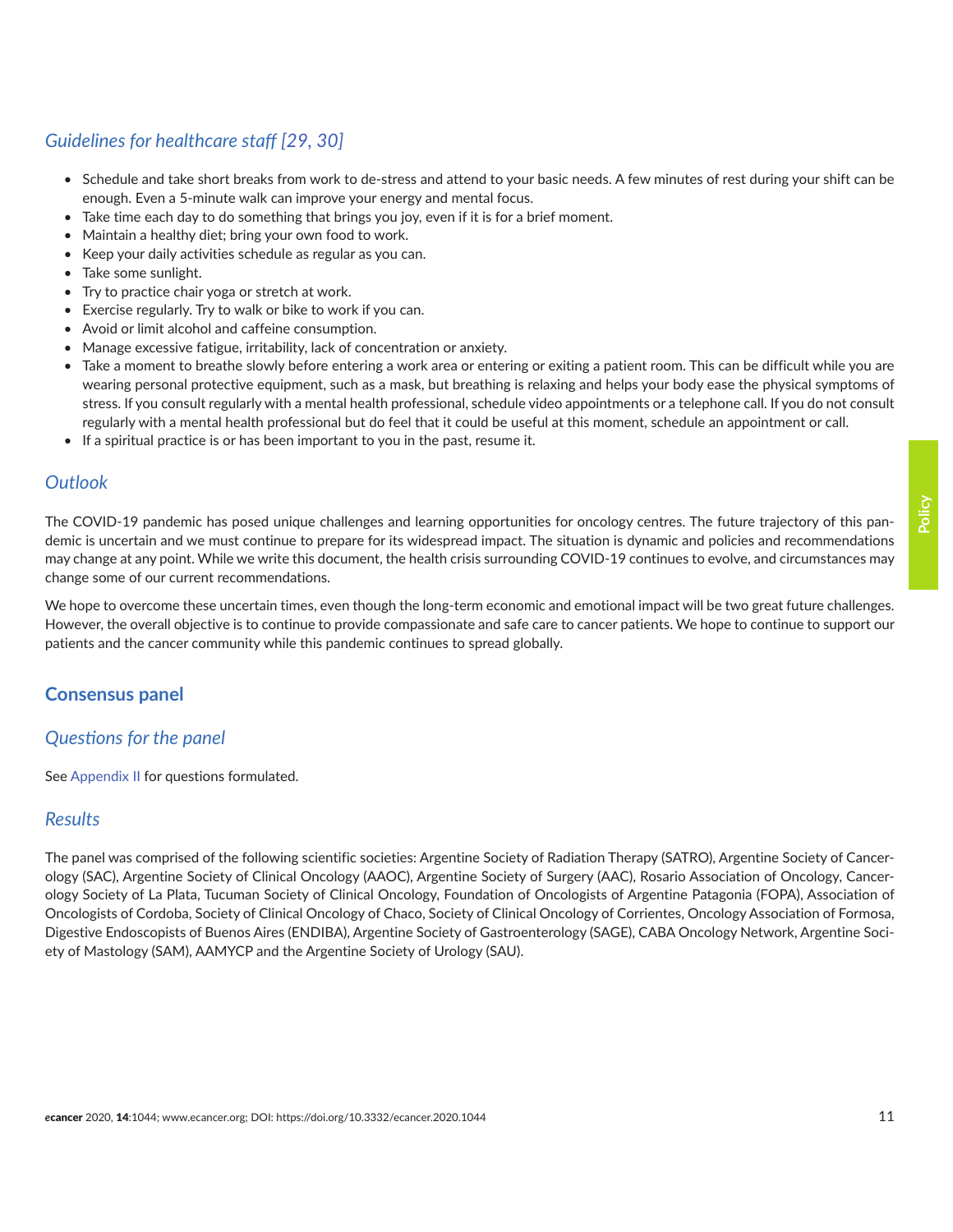It is to be noted that the professionals, when responding to the open survey, did not have the document with the analysis and synthesis of the literature review prepared by the revising group, which reflected their usual practice. The analysis of 114 responses concluded that: regarding the question on triage or patient selection for first-time consultations or face-to-face consultations at their centres, there was a satisfactory implementation in 82% of cases. When asked about an established algorithm at their centres for patients with fever and suspicion of COVID-19, there was an affirmative response in 90% of cases.

For the question about when cancer patients who had finished their specific treatments would be considered at risk of developing severe forms of COVID-19, little over half (55%) responded only in those cases less than 6 months from completion of onco-specific treatment.

However, 34% did not take this variable into account and considered all those who had received treatment to be at risk. In relation to the question about adjuvant treatment in patients at risk of developing severe forms of COVID-19, 66% revealed inconsistent practices. For example, 33% decided to delay adjuvant treatment, while the remaining 33% decided to conduct curative treatment regardless of the COVID-19 situation. On the other hand, 18% decided to delay treatment in all cases. Different comments about this subject were sent, the majority of which agreed on the decision or individualisation of treatment by taking into consideration the risk-benefit ratio, consensus with the patient and also discussions within the interdisciplinary framework. For those deciding to delay treatment, a 60-day cut-off point was mentioned (two comments). One comment refers to the extreme situation, that is to say the catastrophe, under which it would also depend on the resources of the healthcare system and prioritisation of care. When asked about the use of radiation therapy and prioritising cases, 50% responded by referring to symptomatic advanced illness or oncological emergencies, preferably with hypofractionated schedules. Almost one third of cases (27%) included invasive cancer with curative intent, provided there was no neoadjuvant treatment option. 18% took no position in relation to radiation therapy. Regarding performing elective operations for cancer and the practice adopted in their medical society or care centre, 45% would not consider delaying surgery, since it would not be elective as it pertained to a serious disease such as cancer. However, one third of cases (26%) envisage postponing all surgical operations, and 23% consider that postponement should only occur in the context of containment and mitigation due to SARS-CoV-2. Responses to this question mention discussing postponement of certain types of surgery on a case-by-case basis, highlighting the importance of not missing the therapeutic window of opportunity—such as in the case of patients receiving neoadjuvant therapy. As a follow-up to the previous question, respondents were asked about the resection of metastases for remedial purposes: 45% answered that the decision was to proceed with surgery anyway to avoid missing the window of opportunity. Nearly half of the cases (43%) favour maintaining systemic treatment and rescheduling surgery. As regards elective surgeries and the health centre's adoption of COVID-19 screening measures for patients in the at-risk category, in 79% of cases these are conducted through anamnesis and historical exposure records. In 15% of instances, it is mentioned that all preoperative cases undergo pharyngeal swabbing. In considering the treatment and strategy for cancer patients, 46% agree that treatment be decided in all cases following discussion by the multidisciplinary team, whereas 35% are of the opinion that a discussion should only be held in cases where this is warranted at the discretion of the treating physician.

Concerning the highly sensitive and important matter of PPE, or personal protective equipment, on this subject 64% of respondents agree or strongly agree with measures taken by their centre. Approximately, one third disagree or strongly disagree with measures taken or implemented by their centre.

A panel comprising the 17 scientific organisations met to discuss via video conference on 8 April, 2020.

Global and national epidemiological data were presented, and the definition of risk groups was shared, along with what has been published by the Ministry of Health on the handling of chronic noncommunicable diseases. Review of the document's structure: based on evidence arising from three clinical practice guides (NCCN, ASCO and ESMO). An account was made of the methodology used: search, modified Delphi consensus. The result of the open-ended and non-standardised survey submitted to the participating organisations' 114 professionals was presented in statistical format. The panel's composition was outlined.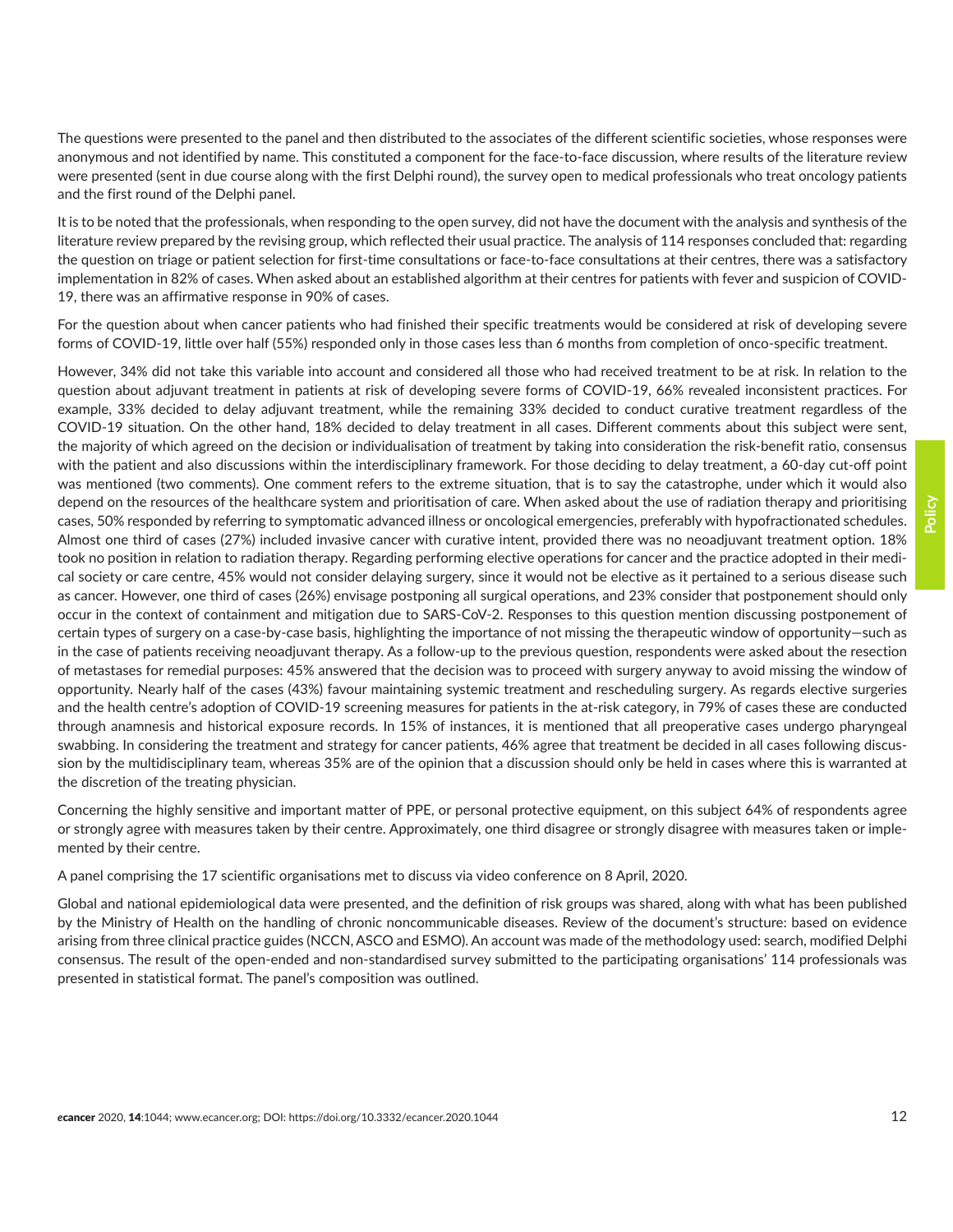# *Summary of outcomes for each of the questions discussed*

**Question 1**: implementation of a triage system for oncological consultations: 80% agreement in the open survey, in agreement with the panel.

**Question 2**: organisational algorithm in response to the admissions circuit for patients with suspected or confirmed COVID-19 symptoms: agreement in both surveys.

Discussion: Chemotherapy clinics or oncology day units at hospitals are high-transit areas presenting a higher risk of contagion in the context of the COVID-19 pandemic. Patients (actively undergoing treatment and at greater risk of immunosuppression), accompanying persons and health care team members all transit through these areas. Implementing safety measures is a priority:

Implement social distancing in waiting rooms: restrict the number of accompanying persons to one per patient, adhere strictly to the schedule of appointments, establish spacious waiting areas or allow patients to walk around until their treatment begins (e.g., suggest that they leave the waiting room and call them on their phone once it is their turn for treatment).

Reduce daily patient admissions capacity: to avoid overcrowding in the waiting room and treatment room, assess the feasibility of increasing available days and extending time slots for treatment in order to curb the daily volume of patient admissions.

Implement a pre-entry triage: looking for symptoms indicative of a COVID-19 infection, carry out or reinforce its implementation if conducted prior to admission to the facility.

Respect social distancing in the treatment room: configure seats to ensure appropriate distance between patients and accompanying persons, and provide health care practitioners with sufficient room for manoeuvre.

Conduct methodical cleaning between patients: to this end we rely on the inter-institutional recommendations for preventing COVID-19, version 22/03/2020 SADI/SATI/ADECI/INE [\[16\].](#page-16-0)

Implement appropriate handling and isolation measures in suspected cases.

**Question 3**: in relation to the time interval following the end of treatment taken as a risk variable:

Open survey: the majority of respondents indicated less than six months. Panel: 50% indicated less than six months. Not time-dependent 30%.

Discussion: Consideration given to assessing patients in line with prescribed monitoring controls. Three months and six months following the completion of treatment.

Even within the 12 month time interval, a stricter approach should be adopted towards the oncological monitoring plan. There is uncertainty regarding immunological recovery, which in some patients can be lengthy (up to 12 months), and should therefore be monitored.

The Wuhan case study report reveals that oncology patients stand a higher risk of suffering serious complications (50% compared to 16% in cancer-free patients,  $p = 0.0008$ ) regardless of the treatment- or illness-free time interval. After adjusting to account for other variables such as age, smoking habits or other comorbidities, the risk was markedly higher (OR 5.34 IC 95% 1.80–16.18) in the subgroup where chemotherapy treatment had been completed or an operation performed in the preceding month. Consequently, the panel recommends that risk be discussed on a case-by-case basis in order to establish monitoring needs.

#### **Question 4**: adjuvant treatment in at-risk segment:

In an open survey, the majority chose to delay the start of treatment, contrasting with the panel's strongly supported choice to follow standard procedure.

Discussion: Possibility of case-by-case discussion linked to the current phase of the pandemic in the country. Decisions need to be taken in the context of the pandemic's evolving epidemiological landscape, with a particular focus on rationalising resources.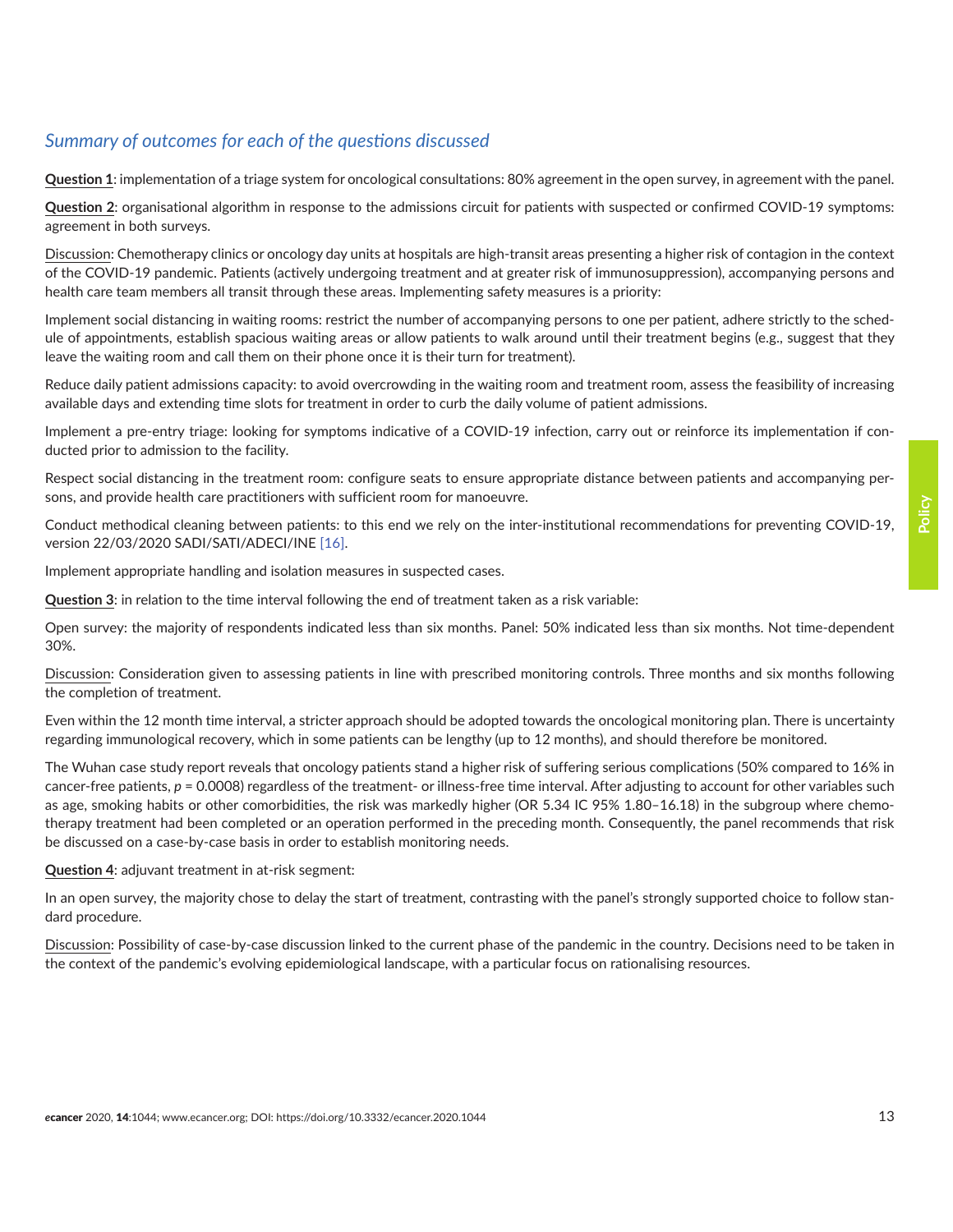### **Question 5**: therapeutic radiology, prioritisation

under non-pandemic conditions.

within a multidisciplinary team context.

In an open survey, 50% pointed to limiting radiation therapy to urgent cases only, preferably through hypofractionation schemes. The panel is in agreement. 30% have not adopted a formal position on the matter.

In light of the existing impact of the pandemic on comorbidity-free patients, the panel agrees to recommend that standard oncological treatment may be continued. For patients that are elderly and/or have comorbidities, assessments will be performed using the same criteria as

Discussion: Certain definitive treatment modalities should be incorporated such as treatment for cancer of the cervix, lung, anus and adjuvant treatment of breast, head and neck cancer. Hypofractionated treatment modalities can be envisaged whenever feasible.

The timely and proper delivery of radiation therapy is a priority where some of the pathologies mentioned are concerned, in instances where hypofractionation (anal, cervical, and head and neck cancers) and concurrent radiotherapy and chemotherapy treatment modalities are not an option.

Tumours requiring prioritisation of concurrent radiotherapy and chemotherapy (RT-CT):

- **Cervical tumours:** definitive treatments using RT-CT. Prioritise brachytherapy. FIGO scale stage IV, discuss in committee the use of definitive versus hypofractionated palliative treatment.
- **Node-positive breast cancer:** consider hypofractionated treatment scheme over 3 weeks. Neoadjuvant therapies: reserve use for inflammatory carcinomas (the rest was explained in consensus).
- **Lymphomas:** prioritise in accordance with discussions held under committee for stages I and II of Hodgkin lymphoma and non-Hodgkin lymphoma.
- **Gastrointestinal tumours:** prioritise concurrent RT-CT treatment for locally advanced anorectal and oesophageal tumours. In the case of rectal tumours, assess treatment in five fractions.
- **Lung tumours:** stereotactic body radiotherapy for stages I or II. Hypofractionated concurrent RT-CT treatment delivered in 20 fractions for locally advanced tumours.
- **Head and neck:** apply standard practice for RT-CT.
- **Brain tumours such as glioblastoma multiforme:** patients with Recursive Partitioning Analysis III, under the age of 60, adapted extent of resection and reasonable functional state: hypofractionated treatment delivered in 15 fractions with temozolomide.

For such pathologies priority should be given to standard fractionation treatments, following prior multidisciplinary committee discussion.

### **Question 6**: elective surgeries:

In the open survey referring to non-postponement because of the non-elective nature of surgeries, the panel's view is to delay only in the containment stage and not to postpone.

Discussion: It must be considered within the context of the current phase of the pandemic, assessing the risk for complications on a caseby-case basis and the need for ICU. This extends to human resources, in terms of health care teams and treatment centre resources that are faced with the pandemic's potential to evolve into a catastrophic situation. The natural progression of the illness also needs to be considered (e.g., pancreatic cancer where delaying would not be feasible), provided surgical interventions are curative in scope.

Prioritising surgeries in pathologies with curative criteria, otherwise refer the patient to concurrent therapies or chemotherapy. Multidisciplinary teams should discuss each case individually.

Furthermore, considering context: the progression of the pandemic compared to available resources in each centre.

Surgeons need to decide if they should switch surgical methods, from laparoscopic to open surgery. For COVID-19-positive patients, avoiding laparoscopic surgery or enhancing PPE use is recommended: for example, avoiding instruments that promote aerosolisation (such as the Harmonic scalpel) and reducing surgical teams to the minimum number of people. Temporarily suspending training and teaching during surgery is also recommended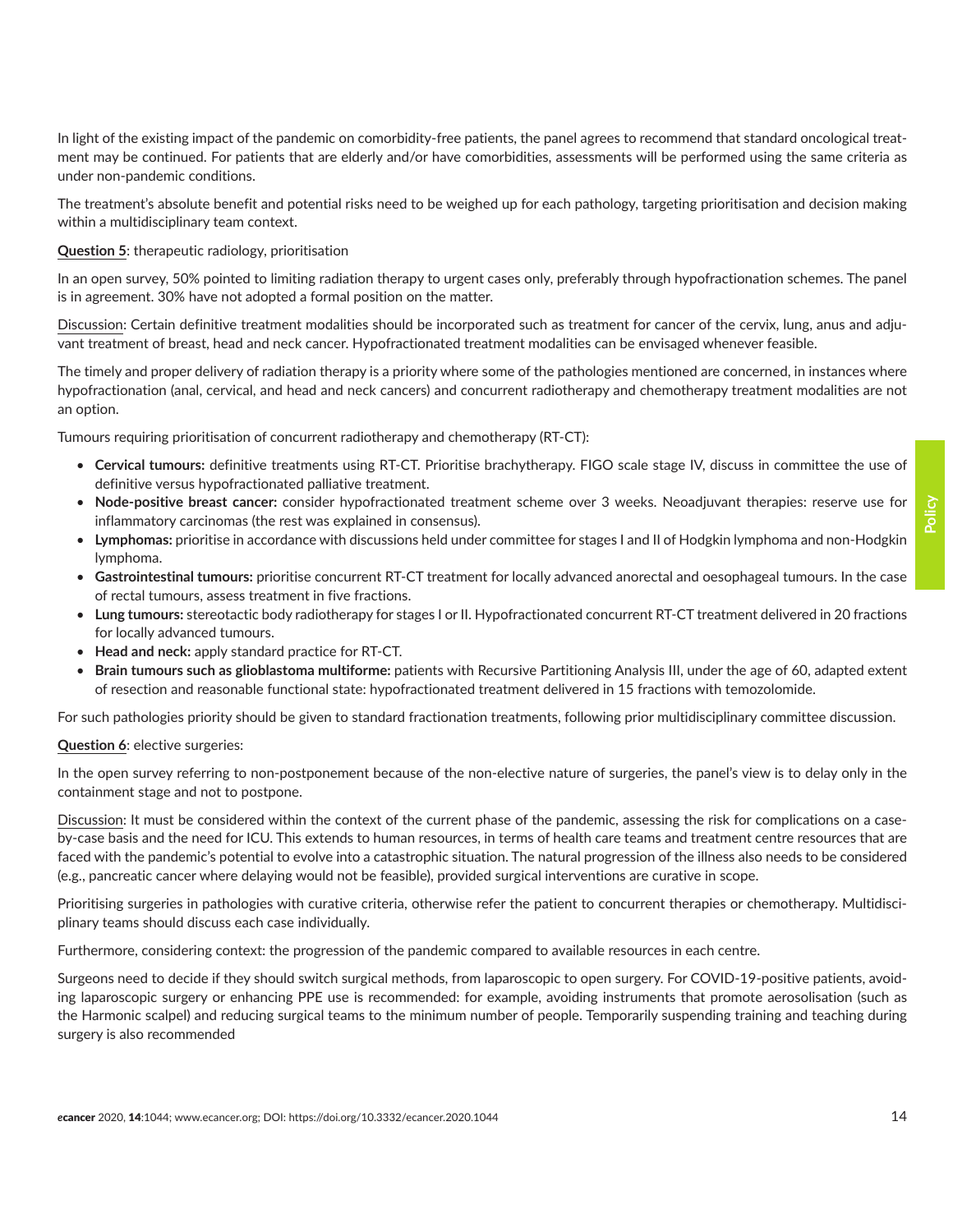**Question 7**: Resection of metastasis with curative criteria

Open survey, most respondents favour delaying surgery. The panel said surgery should still proceed.

The aim is to prioritise surgeries for patients who risk missing a therapeutic window (i.e., colorectal cancer patients with metastases after conversion treatment) based on an epidemiological assessment of COVID-19

**Question 8**: Elective surgery and screening patients to detect COVID-19:

Open survey, the panel agreed on only screening using clinical criteria.

#### Discussion:

*What happens with asymptomatic patients in this community transmission phase?* 

Experience and studies from Wuhan show that major surgery for COVID-19-positive patients increases mortality.

#### *Should clinical triage include swabbing?*

Studies by Shaoqing *et al*. [\[31\]](#page-17-0) and other authors [\[32\]](#page-17-0) found that patients having major surgery should be swabbed as SARS-CoV-2 infection increases mortality. Infection also negatively impacts patients at high risk due to age and/or comorbidity as well as underlying oncological disease. These patients need chemotherapy, radiotherapy, or therapies with a high risk of neutropenia or immunosuppression.

**Question 9**: Multidisciplinary team discussion: the panel agreed to recommend multidisciplinary team discussion of all cases.

**Question 10**: PPE: There is a consensus that the measures adopted are adequate for institutions. Please consider that these recommendations may change.

Protecting patients must be a priority.

### *Ethical considerations*

Advance decisions and support at the end of life. Palliative care association document (AAMYCP).

Decisions amid scarce resources, such as ventilation criteria. There are algorithms for setting clinical and ethical decision making criteria.

Isolation at the end of life, crafting communication strategies to promote support.

There are common elements in all multidisciplinary discussions that have addressed distinct questions.

Decisions and recommendations should consider the national epidemiological situation (if it is not catastrophic).

Measures and their implementation must be considered based on resources, available medical equipment, and care centres in which each professional works.

The ideal framework for supporting medical decisions is a multidisciplinary discussion including all involved specialists and relies on the recommendations of scientific organisations.

### **Final conclusions**

A general recommendation is to provide adequate care to oncology patients in exceptional pandemic circumstances without missing opportunities to treat or cure them. Clinicians must also continue to provide professional support for all patients. This recommendation requires health professionals to strive to create multidisciplinary teams that can discuss the best, most timely measures for each situation.

Discussions continue about how to classify patients at greatest risk of developing severe forms of COVID-19, for example, patients who will have major surgery, chemotherapy or radiotherapy.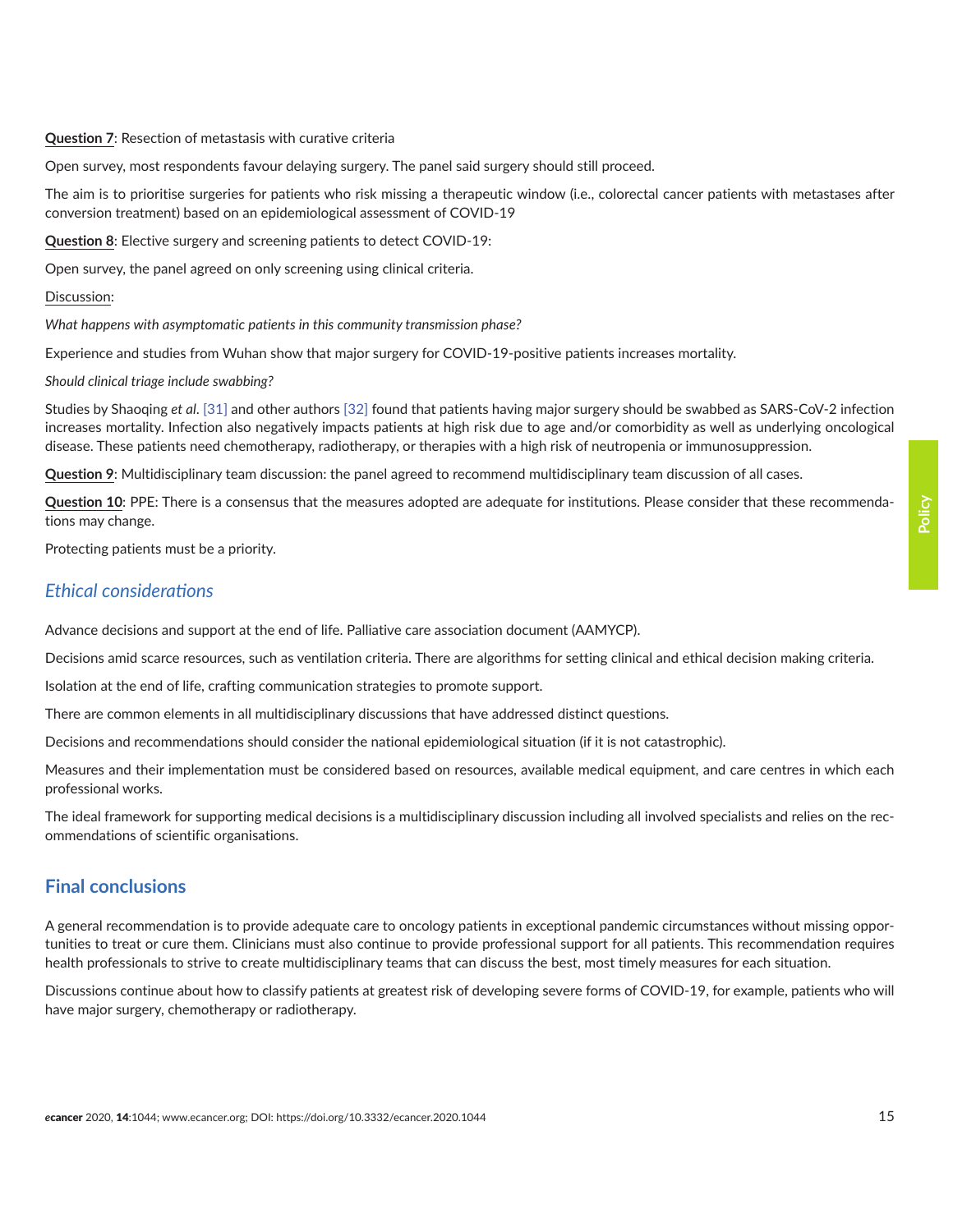<span id="page-15-0"></span>Is swabbing all patients before these therapies to detect asymptomatic infection adequate? If swabbing is feasible and is implemented systematically, how will it impact patients whom testing identifies as presymptomatic?

Another unresolved response issue is what some authors call the third wave: measuring the medium-term impact the pandemic has on response measures. For example, the consequences of delaying or interrupting care for chronic, non-communicable diseases, including cancer.

The relevant international scientific evidence is still under investigation. Incomplete evidence combined with constantly changing epidemiological circumstances poses unique challenges for treating cancer during a global pandemic. It is clear that health systems need organisational frameworks, such as preparation guidelines for all staff. The flexibility to adapt to change and a shared, multidisciplinary vision based on consensus are also vital. Institutions need these elements to continue treating cancer patients adequately amid uncertainty and rapid change.

## **Acknowledgments**

Dr María Celeste Diaz contributed to the methodology of this report. Dr Federico Esteso provided technical support for and participated in the virtual meeting.

We would also like to thank the professionals who answered the open survey, providing perspectives of their daily practices.

### **Conflicts of interest**

The declaration of conflicts of interest was made by all members of the development group and participants in this consensus.

### **Funding declaration**

The group of experts states that no sponsorship was received for the development of the document.

### **Disclaimer**

This document represents the position of the participating Scientific Societies in the development of this recommendation. The recommendations are the product of a careful evaluation of the available evidence. In no case does it replace the clinical judgment of the treating physician, nor does it substitute for medical judgment in making appropriate decisions for each individual case, the consultation of the patient, the family or the caregivers.

### **References**

- 1. Liang W, Guan W, and Chen R, *et al* (2020) **Cancer patients in SARS-CoV-2 infection: a nationwide analysis in China** *Lancet Oncol* **21**(3) 335–337 [https://doi.org/10.1016/S1470-2045\(20\)30096-6](https://doi.org/10.1016/S1470-2045(20)30096-6) PMID: [32066541](http://www.ncbi.nlm.nih.gov/pubmed/32066541) PMCID: [7159000](http://www.ncbi.nlm.nih.gov/pmc/articles/PMC7159000)
- 2. Chen N, Zhou M, and Dong X, *et al* (2020) **Epidemiological and clinical characteristics of 99 cases of 2019 novel coronavirus pneumonia in Wuhan, China: a descriptive study** *Lancet* **395**(10223) 507–513 [https://doi.org/10.1016/S0140-6736\(20\)30211-7](https://doi.org/10.1016/S0140-6736(20)30211-7) PMID: [32007143](http://www.ncbi.nlm.nih.gov/pubmed/32007143) PMCID: [7135076](http://www.ncbi.nlm.nih.gov/pmc/articles/PMC7135076)
- 3. Zhou P, Yang X-L, and Wang X-G, *et al* (2020) **A pneumonia outbreak associated with a new coronavirus of probable bat origin** *Nature* **579**(7798) 270–273<https://doi.org/10.1038/s41586-020-2012-7> PMID: [32015507](http://www.ncbi.nlm.nih.gov/pubmed/32015507) PMCID: [7095418](http://www.ncbi.nlm.nih.gov/pmc/articles/PMC7095418)

**Policy**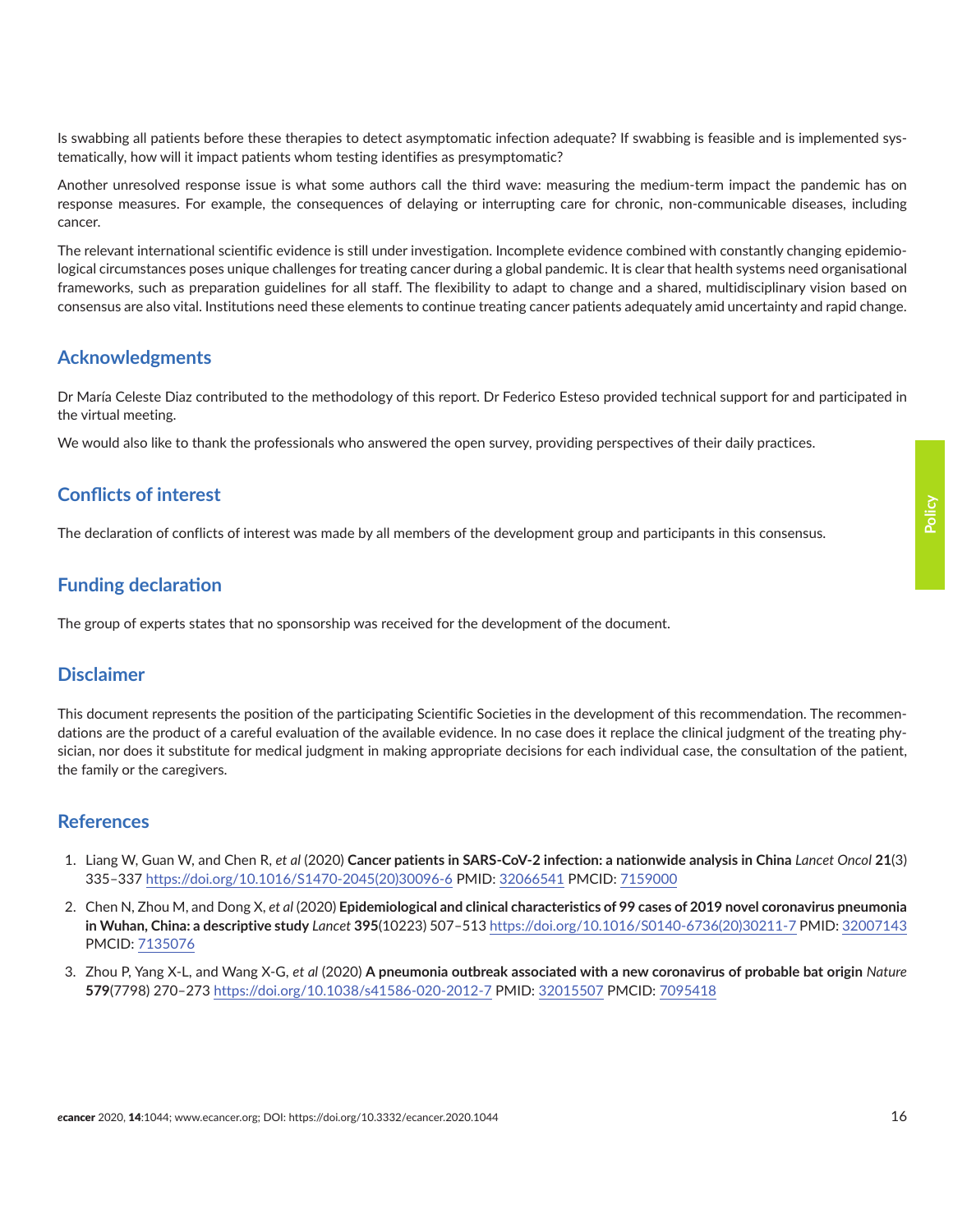- <span id="page-16-0"></span>4. Hamming I, Timens W, and Bulthuis MLC, *et al* (2004) **Tissue distribution of ACE2 protein, the functional receptor for SARS coronavirus. A first step in understanding SARS pathogenesis** *J Pathol* **203**(2) 631–637 <https://doi.org/10.1002/path.1570>PMID: [15141377](http://www.ncbi.nlm.nih.gov/pubmed/15141377) PMCID: [7167720](http://www.ncbi.nlm.nih.gov/pmc/articles/PMC7167720)
- 5. Centers for Disease Control and Prevention **Information for healthcare professionals: COVID-19 and underlying conditions** [\[https://](https://www.cdc.gov/coronavirus/2019-ncov/hcp/underlying-conditions.html) [www.cdc.gov/coronavirus/2019-ncov/hcp/underlying-conditions.html](https://www.cdc.gov/coronavirus/2019-ncov/hcp/underlying-conditions.html)] Date accessed: 27/03/20
- 6. Kamboj M and Sepkowitz KA (2009) **Nosocomial infections in patients with cancer** *Lancet Oncol* **10**(6) 589–597 [https://doi.org/10.1016/](https://doi.org/10.1016/S1470-2045(09)70069-5) [S1470-2045\(09\)70069-5](https://doi.org/10.1016/S1470-2045(09)70069-5) PMID: [19482247](http://www.ncbi.nlm.nih.gov/pubmed/19482247)
- 7. Li J-Y, Duan X-F, and Wang L-P, *et al* (2014) **Selective depletion of regulatory T cell subsets by docetaxel treatment in patients with nonsmall cell lung cancer** *J Immunol Res* **2014** 286170<https://doi.org/10.1155/2014/286170>PMID: [24868562](http://www.ncbi.nlm.nih.gov/pubmed/24868562) PMCID: [4020463](http://www.ncbi.nlm.nih.gov/pmc/articles/PMC4020463)
- 8. Longbottom ER, Torrance HDT, and Owen HC, *et al* (2016) **Features of postoperative immune suppression are reversible with interferon gamma and independent of interleukin-6 pathways** *Ann Surg* **264**(2) [\[https://journals.lww.com/annalsofsurgery/Fulltext/2016/08000/](https://journals.lww.com/annalsofsurgery/Fulltext/2016/08000/Features_of_Postoperative_Immune_Suppre) [Features\\_of\\_Postoperative\\_Immune\\_Suppression\\_Are.27.aspx](https://journals.lww.com/annalsofsurgery/Fulltext/2016/08000/Features_of_Postoperative_Immune_Suppre)]<https://doi.org/10.1097/SLA.0000000000001484>
- 9. Sica A and Massarotti M (2017) **Myeloid suppressor cells in cancer and autoimmunity** *J Autoimmun* **85** 117–125 [https://doi.org/10.1016/j.](https://doi.org/10.1016/j.jaut.2017.07.010) [jaut.2017.07.010](https://doi.org/10.1016/j.jaut.2017.07.010) PMID: [28728794](http://www.ncbi.nlm.nih.gov/pubmed/28728794)
- 10. Ministerio de Salud **Estadísticas incidencia** [\[https://www.argentina.gob.ar/salud/instituto-nacional-del-cancer/estadisticas/incidencia](https://www.argentina.gob.ar/salud/instituto-nacional-del-cancer/estadisticas/incidencia)]
- 11. American Society of Clinical Oncology **ASCO Coronavirus Resources** [[https://www.asco.org/asco-coronavirus-information\]](https://www.asco.org/asco-coronavirus-information)
- 12. Ueda M, Martins R, and Hendrie PC, *et al* (2020) **Managing cancer care during the COVID-19 pandemic: agility and collaboration oward a common goal** *J Natl Compr Canc Netw* 1–4 [doi:10.6004/jnccn.2020.7560]
- 13. ESMO **COVID-19: supporting oncology professionals** [\[https://www.esmo.org/newsroom/covid-19-and-cancer/supporting-oncology](https://www.esmo.org/newsroom/covid-19-and-cancer/supporting-oncology-professionals)[professionals](https://www.esmo.org/newsroom/covid-19-and-cancer/supporting-oncology-professionals)]
- 14. SADI **Recomendaciones inter-institucional para la prevención de COVID-19 SADI / SATI / ADECI / INE** [\[https://www.sadi.org.ar/nove](https://www.sadi.org.ar/novedades/item/954-recomendaciones-inter-institucional-para-la-prevencion-de)[dades/item/954-recomendaciones-inter-institucional-para-la-prevencion-de-covid-19-sadi-sati-adeci-ine](https://www.sadi.org.ar/novedades/item/954-recomendaciones-inter-institucional-para-la-prevencion-de)]
- 15. **Vacunación en huéspedes especiales** [[http://www.msal.gob.ar/images/stories/bes/graficos/0000000442cnt-2014-04\\_lineamientos](http://www.msal.gob.ar/images/stories/bes/graficos/0000000442cnt-2014-04_lineamientos-huespedes-especiales.pdf)[huespedes-especiales.pdf](http://www.msal.gob.ar/images/stories/bes/graficos/0000000442cnt-2014-04_lineamientos-huespedes-especiales.pdf)]
- 16. Ministerio de Salud **Recomendaciones para el uso de los EPP** [\[https://www.argentina.gob.ar/salud/coronavirus-COVID-19/recomenda](https://www.argentina.gob.ar/salud/coronavirus-COVID-19/recomendaciones-uso-epp)[ciones-uso-epp](https://www.argentina.gob.ar/salud/coronavirus-COVID-19/recomendaciones-uso-epp)]
- 17. Centers for Disease Control and Prevention **How to protect yourself & others** [[https://www.cdc.gov/coronavirus/2019-ncov/prevent](https://www.cdc.gov/coronavirus/2019-ncov/prevent-getting-sick/prevention.html)[getting-sick/prevention.html](https://www.cdc.gov/coronavirus/2019-ncov/prevent-getting-sick/prevention.html)]
- 18. Zhang L, Zhu F, and Xie L, *et al* (2020) **Clinical characteristics of COVID-19-infected cancer patients: a retrospective case study in three hospitals within Wuhan, China** *Ann Oncol* <https://doi.org/10.1016/j.annonc.2020.03.296>
- 19. American College of Surgeons **COVID-19: elective case triage guidelines for surgical care** [[https://www.facs.org/covid-19/clinical-guid](https://www.facs.org/covid-19/clinical-guidance/elective-case)[ance/elective-case](https://www.facs.org/covid-19/clinical-guidance/elective-case)]
- 20. Bersanelli M (2020) **Controversies about COVID-19 and anticancer treatment with immune checkpoint inhibitors** *Immunotherapy* <https://doi.org/10.2217/imt-2020-0067> PMID: [32212881](http://www.ncbi.nlm.nih.gov/pubmed/32212881) PMCID: [7117596](http://www.ncbi.nlm.nih.gov/pmc/articles/PMC7117596)
- 21. **Recomendaciones generales de actuacion ante la situación de pandemia por COVID-19 paraservicios de radioterapia de adultos** [<https://drive.google.com/file/d/1CdYvmZ2481cOghAFJOD4ILTGlVzDTyRv/view>]
- 22. Soetikno R, Teoh AYB, and Kaltenbach T, *et al* (2020) **Considerations in performing endoscopy during the C-19 pandemic**. GE 2020 M 19 [\[https://els-jbs-prod-cdn.literatumonline.com/pb/assets/raw/Health%20Advance/journals/ymge/GI.-D-20-00499%20\\_Roy-](https://els-jbs-prod-cdn.literatumonline.com/pb/assets/raw/Health%20Advance/journals/ymge/GI.-D-20-0)[1584643794760. pd](https://els-jbs-prod-cdn.literatumonline.com/pb/assets/raw/Health%20Advance/journals/ymge/GI.-D-20-0)]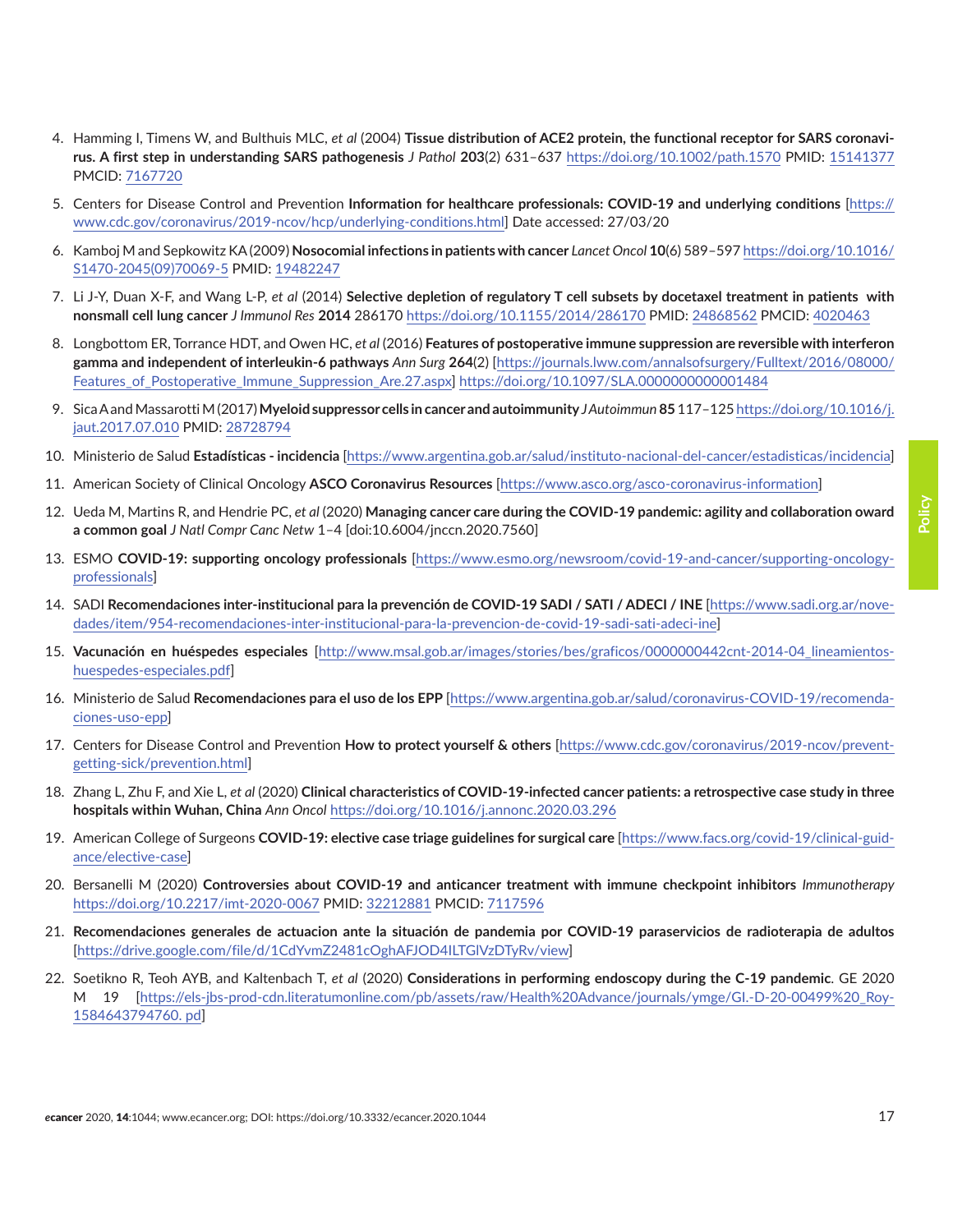- <span id="page-17-0"></span>23. **Coronavirus can persist in stool after its clearance in respiratory tract. Faculty of Medicine CPRA 2020 M 21** [[https://www.med.cuhk.edu.](https://www.med.cuhk.edu.hk/press-releases/cuhk-finds-that-the-coronavirus-can-persist-in-stool-after-its-clearance-in-respiratory-tract-will-conduct-stool-test-for-people-in-quarantine-camps-for-early-identification)  [hk/press-releases/cuhk-finds-that-the-coronavirus-can-persist-in-stool-after-its-clearance-in-respiratory-tract-will-conduct-stool](https://www.med.cuhk.edu.hk/press-releases/cuhk-finds-that-the-coronavirus-can-persist-in-stool-after-its-clearance-in-respiratory-tract-will-conduct-stool-test-for-people-in-quarantine-camps-for-early-identification)[test-for-people-in-quarantine-camps-for-early-identification\]](https://www.med.cuhk.edu.hk/press-releases/cuhk-finds-that-the-coronavirus-can-persist-in-stool-after-its-clearance-in-respiratory-tract-will-conduct-stool-test-for-people-in-quarantine-camps-for-early-identification)
- 24. Ganyani T, Kremer C, and Chen D, *et al* (20200 **Estimating the generation interval for C-19 based on symptom onset data** medRxiv 2020 M 8: 2020. 03. 05. 2003181 [\[https://www. medrxiv. org/content/10. 1101/2020. 03. 05. 20031815v](https://www. medrxiv. org/content/10. 1101/2020. 03. 05. 20031815v)]
- 25. SEED **Recomendaciones de la SEED: protección en unidades de endoscopia frente al COVID-19** [\[https://wseed.org/images/site/guia\\_](https://wseed.org/images/site/guia_clinica/2020/RecomendacionesSEED_ProteccionUnidadesEndoscopia_Coronavirus.pdf) [clinica/2020/RecomendacionesSEED\\_ProteccionUnidadesEndoscopia\\_Coronavirus.pdf](https://wseed.org/images/site/guia_clinica/2020/RecomendacionesSEED_ProteccionUnidadesEndoscopia_Coronavirus.pdf)]
- 26. Endoscopistas digestivos de Buenos Aires **Coronavirus: recomendaciones para Unidades de Endoscopia** [\[https://www.endiba.org.ar/](https://www.endiba.org.ar/coronavirus.php) [coronavirus.php\]](https://www.endiba.org.ar/coronavirus.php)
- 27. Endoscopistas digestivos de Buenos Aires **Recomendaciones para unidades de endoscopia parte II** [[https://www.endiba.org.ar/reco](https://www.endiba.org.ar/recomendaciones_unidades_endoscopia_II.pdf)[mendaciones\\_unidades\\_endoscopia\\_II.pdf\]](https://www.endiba.org.ar/recomendaciones_unidades_endoscopia_II.pdf)
- 28. **COVID-19 Response Tools: Seattle Cancer Care Alliance** [\[https://www.seattlecca.org/covid-19-screening-tools\]](https://www.seattlecca.org/covid-19-screening-tools) Date accessed: 16/03/20
- 29. Benyon B (2020) **Stress management and self-care during COVID-19: NCCN publishes guidelines** [\[https://www.oncnursingnews.com/](https://www.oncnursingnews.com/web-exclusives/stress-management-and-self-care-during-covid-19-nccn-publishes-guidelines) [web-exclusives/stress-management-and-self-care-during-covid-19-nccn-publishes-guidelines](https://www.oncnursingnews.com/web-exclusives/stress-management-and-self-care-during-covid-19-nccn-publishes-guidelines)]
- 30. [[https://www.nccn.org/members/committees/bestpractices/files/Distress-Management-Clinician-COVID-19.pdf](https://www.nccn.org/members/committees/bestpractices/files/Distress-Management-Clinician-COVID-19.p)]
- 31. Lei S, Jiang F, and Su W, *et al* (2020) **Clinical characteristics and outcomes of patients undergoing surgeries during the incubation period of COVID-19 infection** *EClinicalMedicine* <https://doi.org/10.1016/j.eclinm.2020.100331>
- 32. Royal College of Surgeons of Edinburgh (2020) **Intercollegiate general surgery guidance on COVID-19 update** [[https://www.rcsed.](https://www.rcsed.ac.uk/news-public-affairs/news/2020/march/intercollegiate-general-surgery-guidance) [ac.uk/news-public-affairs/news/2020/march/intercollegiate-general-surgery-guidance-on-covid-19-update\]](https://www.rcsed.ac.uk/news-public-affairs/news/2020/march/intercollegiate-general-surgery-guidance)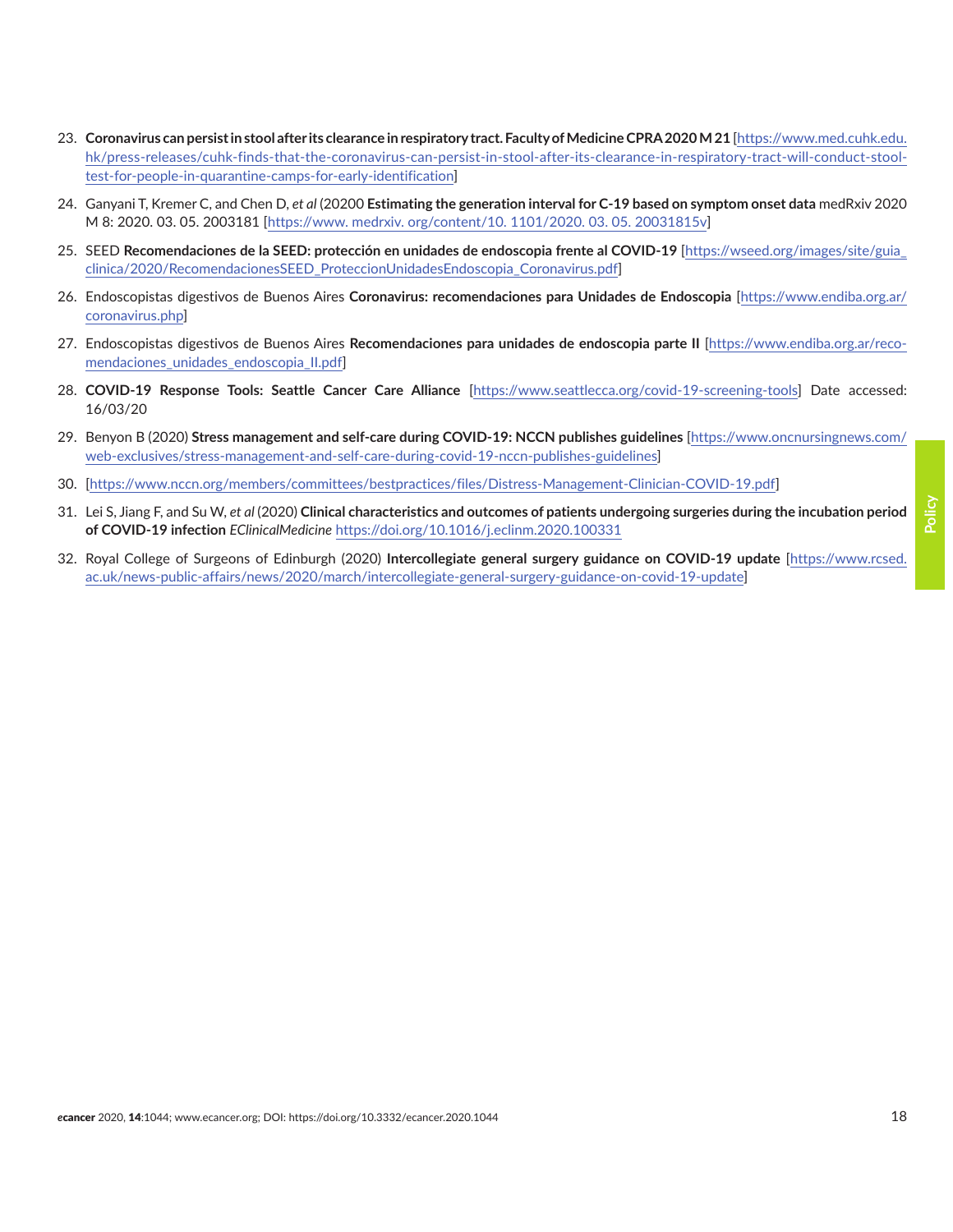# <span id="page-18-0"></span>**Appendix I: Organisations consulted, chair and/or designated representative**

| Organisations consulted, chair and/or designated representative |                                                           |               |                                           |
|-----------------------------------------------------------------|-----------------------------------------------------------|---------------|-------------------------------------------|
|                                                                 | Institution                                               | Acronym       | President/Representative                  |
| $\mathbf{1}$                                                    | Asociación Argentina de Oncología Clinica                 | <b>AAOC</b>   | Santiago Bella, José María Lastiri        |
| 2                                                               | Sociedad Argentina de Terapia Radiante                    | <b>SATRO</b>  | Gustavo Ferraris                          |
| 3                                                               | Sociedad Argentina de Cancerología                        | <b>SAC</b>    | Jorge Puyol, Darío Niewiadomski           |
| 4                                                               | Asociación Argentina de Cirugía                           | AAC           | Sergio Quildrian, Pablo Sanchez           |
| 5                                                               | Asociación de Oncología de Rosario                        | <b>AOR</b>    | Alejandro Chinellato                      |
| 6                                                               | Sociedad de Cancerología de La Plata                      |               | Paola Price                               |
| 7                                                               | Sociedad de Oncología Clinica de Tucuman                  |               | Luis Medina                               |
| 8                                                               | Asociación de Oncólogos de Cordoba                        |               | Alejandro Ahualli                         |
| 9                                                               | Endoscopistas Digestivos de Buenos Aires                  | <b>ENDIBA</b> | Rafael Escobar                            |
| 10                                                              | Sociedad Argentina de Gastroenterología                   | SAGE          | Edgardo Smecuol, Fabio Nachman            |
| 11                                                              | Sociedad Argentina de Mastología                          | <b>SAM</b>    | Eduardo González                          |
| 12                                                              | Asociación Oncología Clínica de Chaco                     |               | Guillermo Dellamea                        |
| 13                                                              | Asociación Oncología Clínica de Corrientes                |               | Julio Vélez                               |
| 14                                                              | Asociación Oncología Clínica de Formosa                   |               | Silvana Rompato                           |
| 15                                                              | Sociedad Argentina de Urología                            | SAU           | Norberto Raúl Lafos, Juan Ramos Suppicich |
| 16                                                              | Asociación Argentina de Medicina y Cuidados<br>Paliativos | <b>AAMYCP</b> | <b>Isabel Pincemin</b>                    |
| 17                                                              | Red de Oncología de CABA                                  |               | Cristina Rosales, Claudia Bagnes          |
| 18                                                              | Fundación Oncológica de la Patagonia                      | <b>FOPA</b>   | Ariel Zwenger                             |

# **Appendix II: Questions for panellists**

1. Have you implemented a triage system for initial consultations or in-person appointments at your centre?

- a. Yes
- b. No
- c. This clinical situation was not discussed
- 2. Your centre implemented an algorithm for appointments with patients who have a fever and suspected COVID-19
	- a. Ye
	- b. No
	- c. I do not know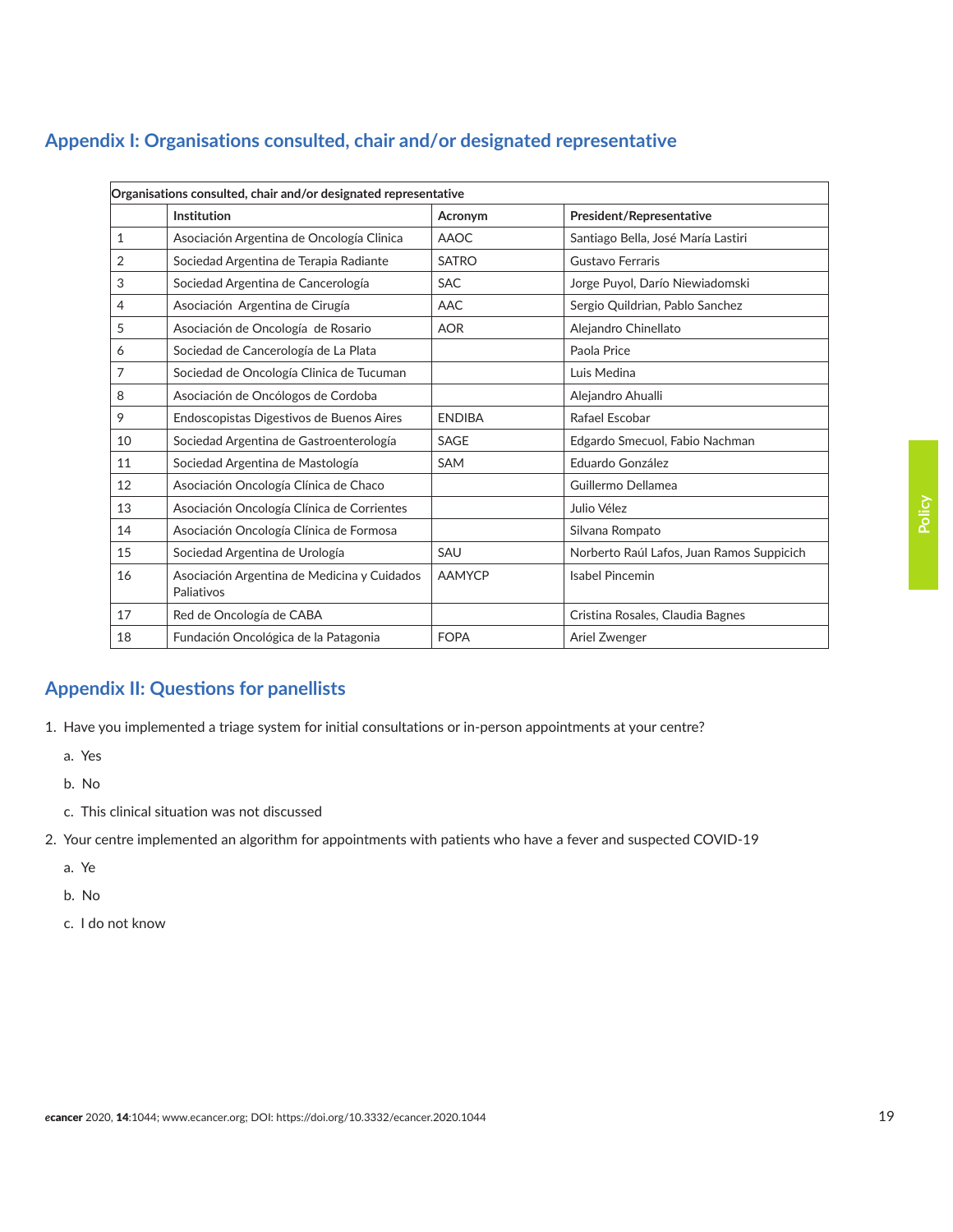- 
- b. Between 7 and 12 months
- c. More than 12 months

COVID-19 disease? a. Less than 6 months

- d. Risk is not time-dependent
- 4. In patients who had a surgery, with curative criteria and risk factors for COVID-19 (due to comorbidity or age) your view of adjuvant treatment is to

3. How long do you believe cancer patients who have finished specific treatment have a higher risk of contracting severe forms of the

- a. Delay the start of treatment in all cases
- b. Delay the start of treatment only if it includes chemotherapy
- c. Follow normal practice standards despite the COVID-19 situation
- 5. In cases requiring the use of radiotherapy in cancer patients, you set priorities in the following cases
	- a. Infiltrating cancer with curative criteria as long as we have a neoadjuvant treatment option
	- b. Only for patients who have started radiotherapy treatment
	- c. In patients with advanced, symptomatic disease, but with hyperfractionation regimens
	- d. I have no specific opinion
- 6. Your centre/scientific organisation has taken the following position on performing elective surgery for cancer
	- a. Delay all elective surgeries
	- b. Delay surgeries only during the containment and mortality mitigation phase for COVID-19
	- c. Do not delay surgeries for cancer, they are not considered elective
- 7. For patients with advanced disease and the possibility of metastasis resection with curative criteria or intent, your decision is
	- a. Delaying surgery in virus transmission risk stage
	- b. Performing the surgery anyway, to avoid missing the window of opportunity
	- c. Continuing systemic treatment and reschedule surgery
- 8. For patients with scheduled elective surgery, your centre has adopted the following measures for screening patients (for COVID-19)
	- a. Do pharyngeal swabs for COVID-19 and chest CT scans for all patients
	- b. Do pharyngeal test / swab in all preoperative cases
	- c. Only screen using medical and exposure histories
- 9. In this situation, in the context of the SARS-CoV-2 pandemic, for all cancer patients, define strategy based on:
	- a. Multidisciplinary discussion in all cases
	- b. Only in cases that can be explained, based on the criteria of the treating medical doctor
	- c. Only in cases that have a unique, case-specific question

**Policy**